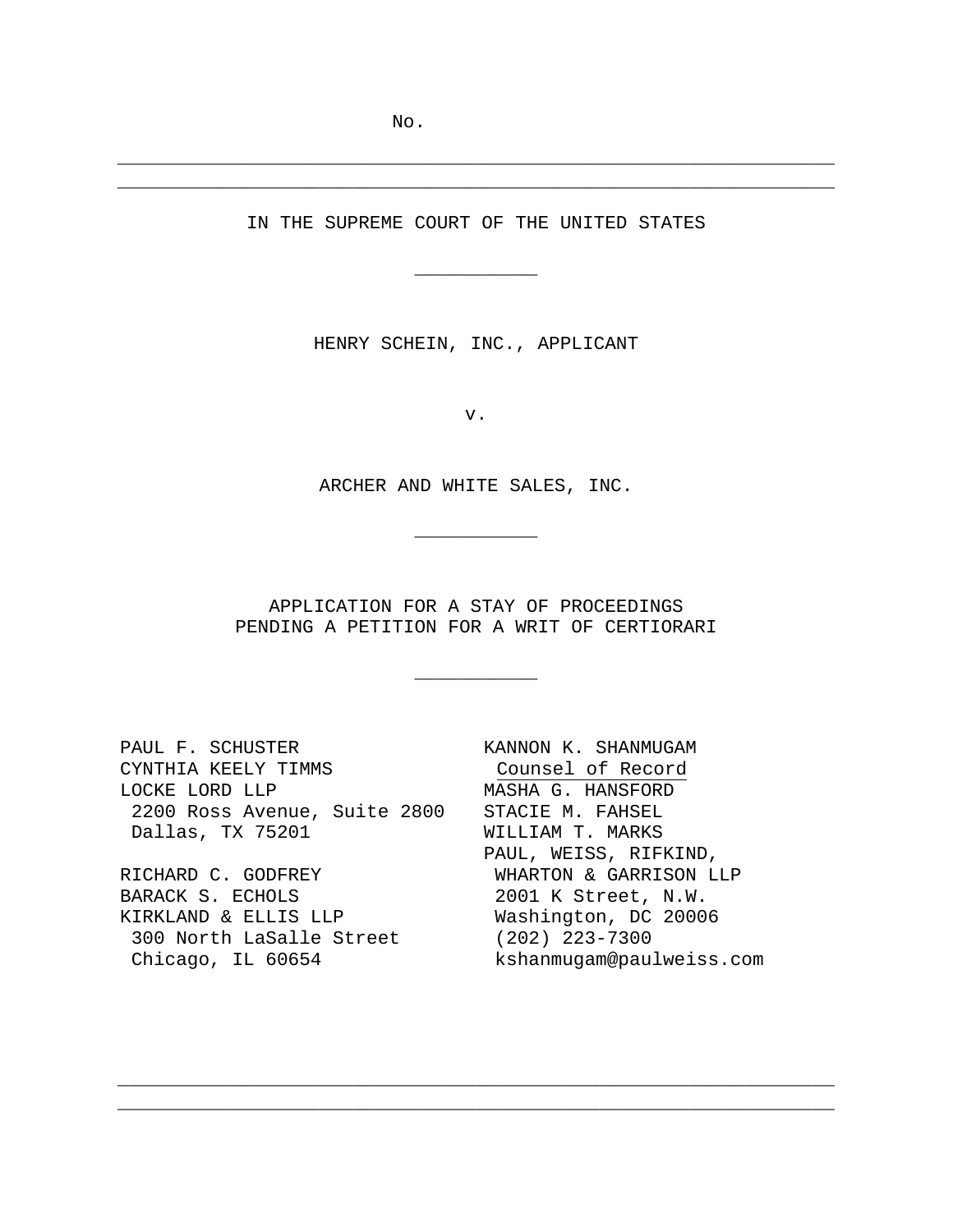### **CORPORATE DISCLOSURE STATEMENT**

Applicant Henry Schein, Inc., has no parent corporation, and no publicly held company holds 10% or more of its stock.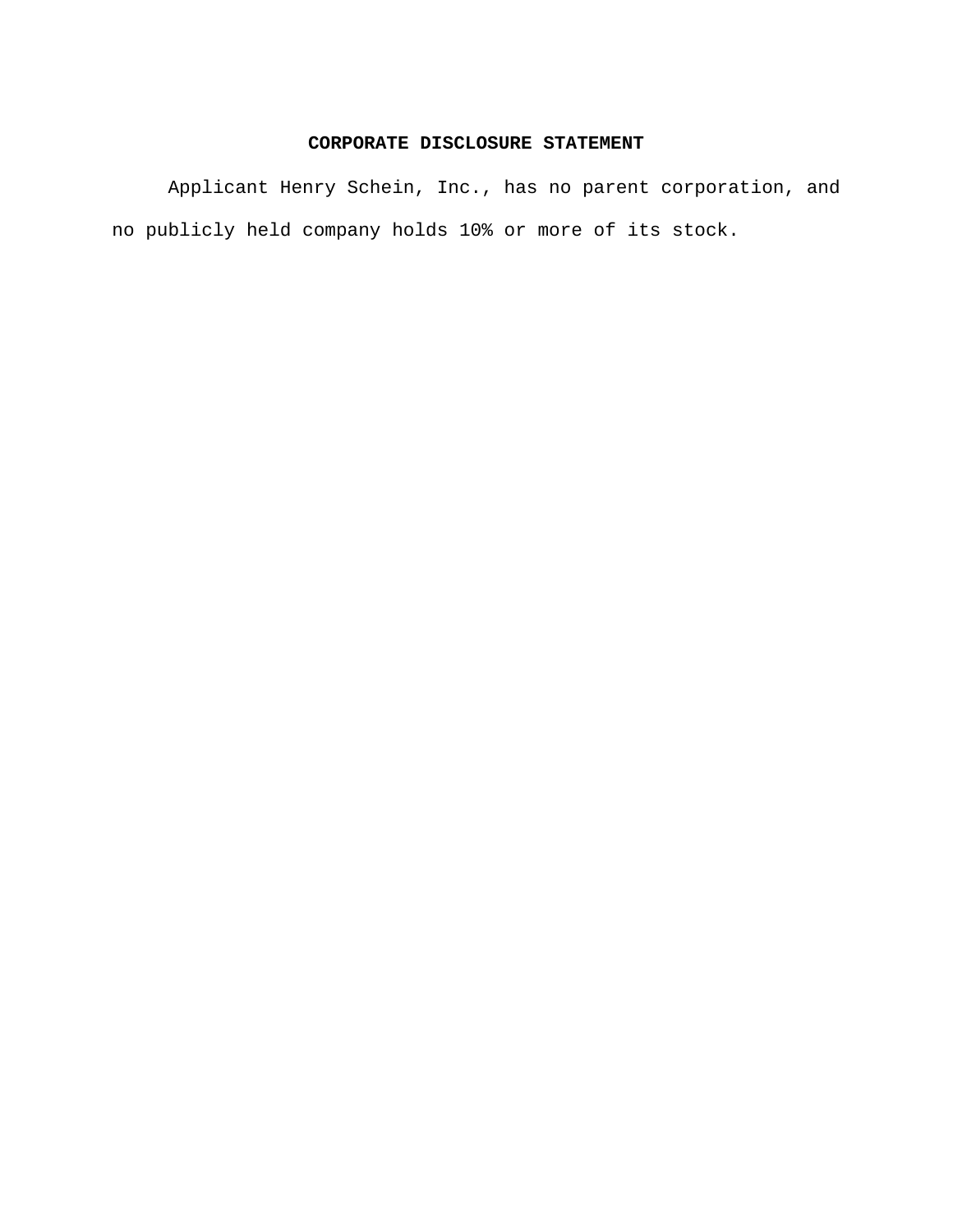# **TABLE OF CONTENTS**

Page

|     | Α.         |                                                                                                     |
|-----|------------|-----------------------------------------------------------------------------------------------------|
|     | B.         |                                                                                                     |
|     |            |                                                                                                     |
| Ι.  |            | There is a reasonable probability that this Court will                                              |
|     | Α.         | The decision below deepens a conflict among the<br>federal courts of appeals and state courts of    |
|     | <b>B</b> . | The question presented is important and warrants                                                    |
| II. |            | There is a significant possibility that this Court<br>will reverse the court of appeals' decision23 |
|     |            | III. Absent a stay, applicant will suffer irreparable harm28                                        |
| IV. |            |                                                                                                     |
|     |            |                                                                                                     |

### **TABLE OF AUTHORITIES**

### **CASES**

| Allied-Bruce Terminix Co. v. Dobson, 513 U.S. 265 (1995)21                                             |
|--------------------------------------------------------------------------------------------------------|
| Ally Align Health, Inc. v. Signature<br>Advantage, LLC, 574 S.W.3d 753 (Ky. 2019) 14, 16, 25           |
| American Express Co. v. Italian Colors Restaurant,                                                     |
| AT&T Mobility LLC v. Concepcion, 563 U.S. 333 (2011)4, 22                                              |
| Barnes v. E-Systems, Inc. Group Hospital Medical & Surgical<br>Insurance Plan, 501 U.S. 1301 (1991) 12 |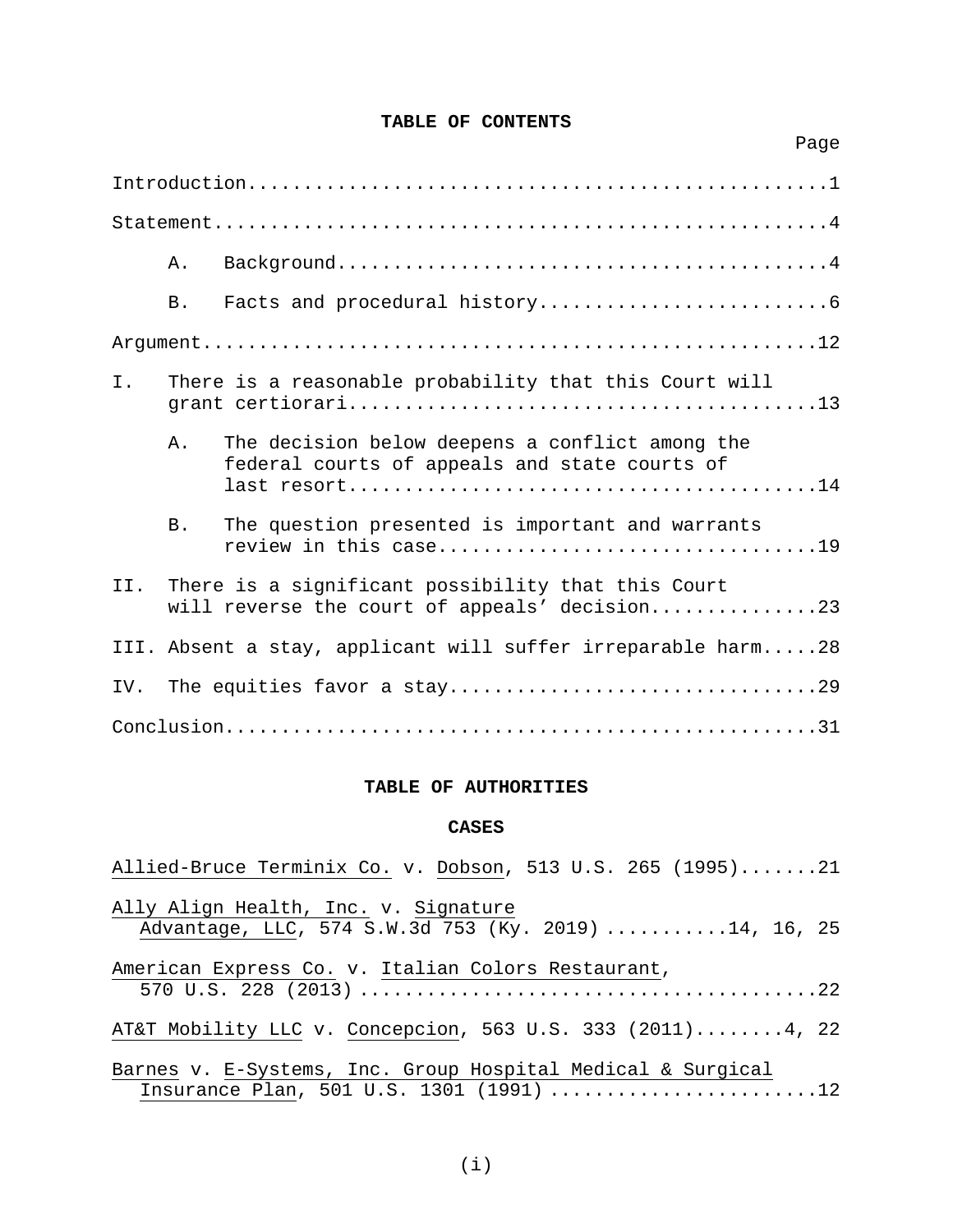Cases -- continued:

| Belnap v. Iasis Healthcare, 844 F.3d 1272 (10th Cir. 2017)6                                                                                                                                                                                                                                                                                                                        |
|------------------------------------------------------------------------------------------------------------------------------------------------------------------------------------------------------------------------------------------------------------------------------------------------------------------------------------------------------------------------------------|
| Deaver v. United States, 483 U.S. 1301 (1987)12                                                                                                                                                                                                                                                                                                                                    |
| First Options of Chicago, Inc. v. Kaplan,                                                                                                                                                                                                                                                                                                                                          |
| Gilmer v. Interstate/Johnson Lane Corp.,<br>500 U.S. 20 (1991) $\overline{\ldots}$ $\cdots$ $\cdots$ $\cdots$ $\cdots$ $\cdots$ $\cdots$ $\cdots$ $\cdots$ $\cdots$ $\cdots$ $\cdots$ $\cdots$ $\cdots$ $\cdots$ $\cdots$ $\cdots$ $\cdots$ $\cdots$ $\cdots$ $\cdots$ $\cdots$ $\cdots$ $\cdots$ $\cdots$ $\cdots$ $\cdots$ $\cdots$ $\cdots$ $\cdots$ $\cdots$ $\cdots$ $\cdots$ |
| Henry Schein, Inc. v. Archer & White Sales, Inc.:                                                                                                                                                                                                                                                                                                                                  |
| Hollingsworth v. Perry, 558 U.S. 183 (2010)12                                                                                                                                                                                                                                                                                                                                      |
| James & Jackson, LLC v. Willie Gary, LLC,                                                                                                                                                                                                                                                                                                                                          |
| Mitsubishi Motors Corp. v. Soler Chrysler-Plymouth,                                                                                                                                                                                                                                                                                                                                |
| Moses H. Cone Memorial Hospital v. Mercury Construction                                                                                                                                                                                                                                                                                                                            |
| NASDAQ OMX Group, Inc. v. UBS Securities, LLC,<br>770 F.3d 1010 (2d Cir. 2014) 18, 19, 26                                                                                                                                                                                                                                                                                          |
| Oracle America, Inc. v. Myriad Group A.G.,<br><u>acle America, Inc.</u> v. <u>Myriad Group A.G.,</u><br>724 F.3d 1069 (9th Cir. 2013) passim                                                                                                                                                                                                                                       |
| Rent-A-Center, West, Inc. v. Jackson, 561 U.S. 63 (2010) 4, 5                                                                                                                                                                                                                                                                                                                      |
| Southland Corp. v. Keating, 465 U.S. 1 (1984)21                                                                                                                                                                                                                                                                                                                                    |
| Stolt-Nielsen S.A. v. AnimalFeeds International Corp.,                                                                                                                                                                                                                                                                                                                             |

# **STATUTES AND RULE**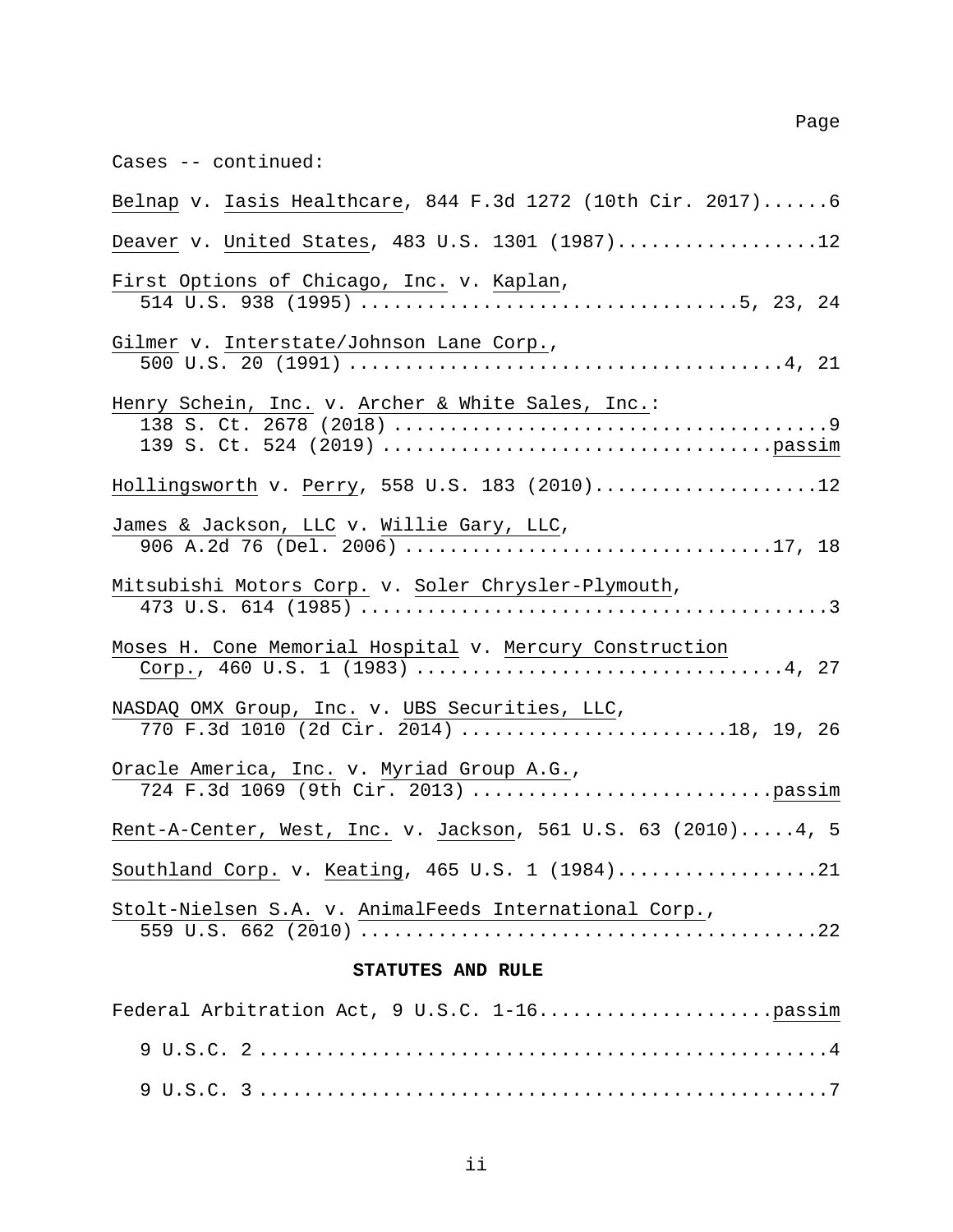# Page

Statutes and rule -- continued:

### **MISCELLANEOUS**

| Christopher R. Drahozal & Erin O'Hara O'Connor,   |  |
|---------------------------------------------------|--|
| Unbundling Procedure: Carve-Outs from Arbitration |  |
|                                                   |  |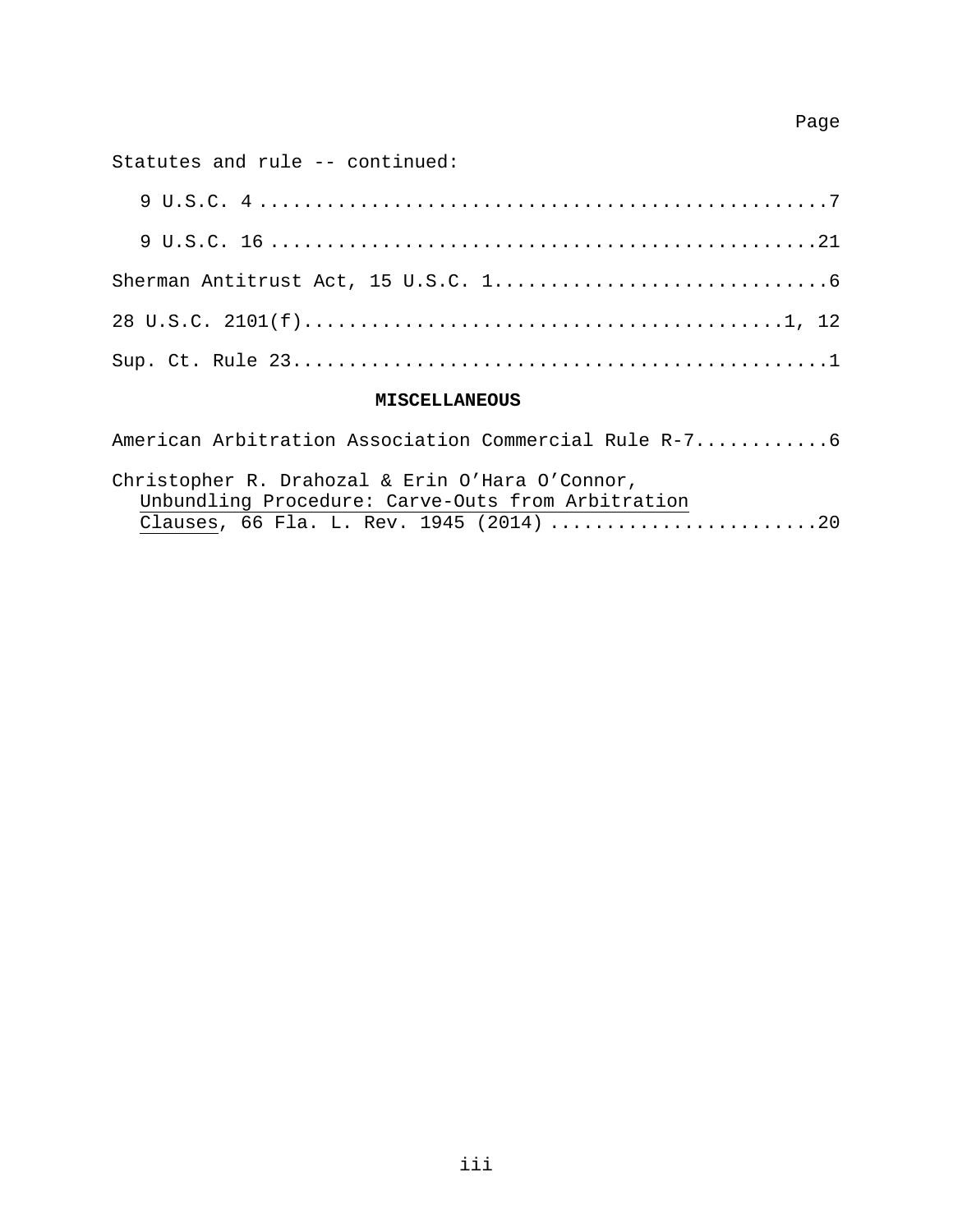Pursuant to 28 U.S.C. 2101(f) and Supreme Court Rule 23, Henry Schein, Inc., applies to stay proceedings in the district court pending a decision on applicant's forthcoming petition for a writ of certiorari.

#### **INTRODUCTION**

This case is no stranger to this Court. See Henry Schein, Inc. v. Archer & White Sales, Inc., 139 S. Ct. 524 (2019). It returns to the Court presenting a question that the Court left open in its earlier decision and that has divided appellate courts across the Nation. Earlier this year, the Court held that, under the Federal Arbitration Act, a court may not assess the merits of a question of arbitrability if the parties clearly and unmistakably delegated such questions to an arbitrator, even if the court believed that the argument in favor of arbitrability was "wholly groundless." See id. at 528. The Court remanded the case, however, for the court of appeals to determine in the first instance whether such a delegation was present in the parties' arbitration provision. See id. at 531.

On remand, the court of appeals yet again refused to compel arbitration. See App., infra, 1a-14a. It conceded that the parties had clearly and unmistakably delegated questions of arbitrability to the arbitrator. See id. at 6a-7a. But it then held that the presence of a contractual carve-out provision, which exempted certain claims from the scope of the arbitration provision,

(1)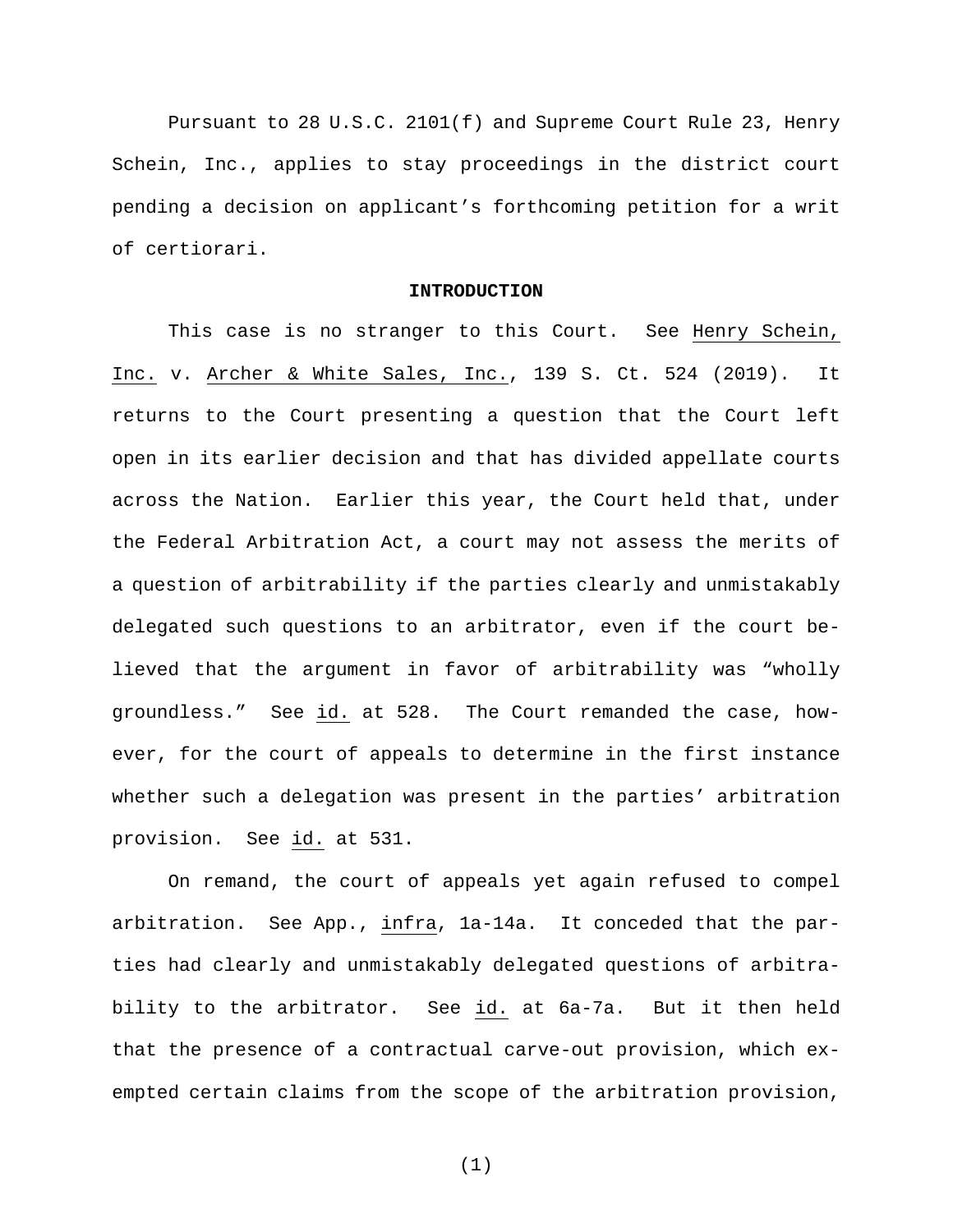negated the parties' otherwise clear and unmistakable intent. See id. at 9a-10a. Accordingly, the court concluded that it had to determine whether the claims at issue fell outside the scope of the arbitration provision -- a paradigmatic question of arbitrability -- in order to determine whether the parties had agreed to have an arbitrator decide that very question. See id. at 10a-13a.

The court of appeals' decision defies common sense and deepens a conflict among federal and state appellate courts regarding the effect of a contractual carve-out provision on an otherwise clear and unmistakable delegation of questions of arbitrability to an arbitrator. One federal court of appeals and one state court of last resort have held that, because the question of scope is itself a question of arbitrability, the arbitrator must decide that question if there is a clear and unmistakable delegation. By contrast, in addition to the court of appeals in the decision below, one other federal court of appeals and one state court of last resort have held that the presence of a carve-out provision necessarily requires a court to determine whether the claims at issue fall within the scope of the arbitration agreement before sending that very question of arbitrability to the arbitrator. As in many other recent cases, this Court's review is warranted to correct a lower court's erroneous application of the Arbitration Act and reaffirm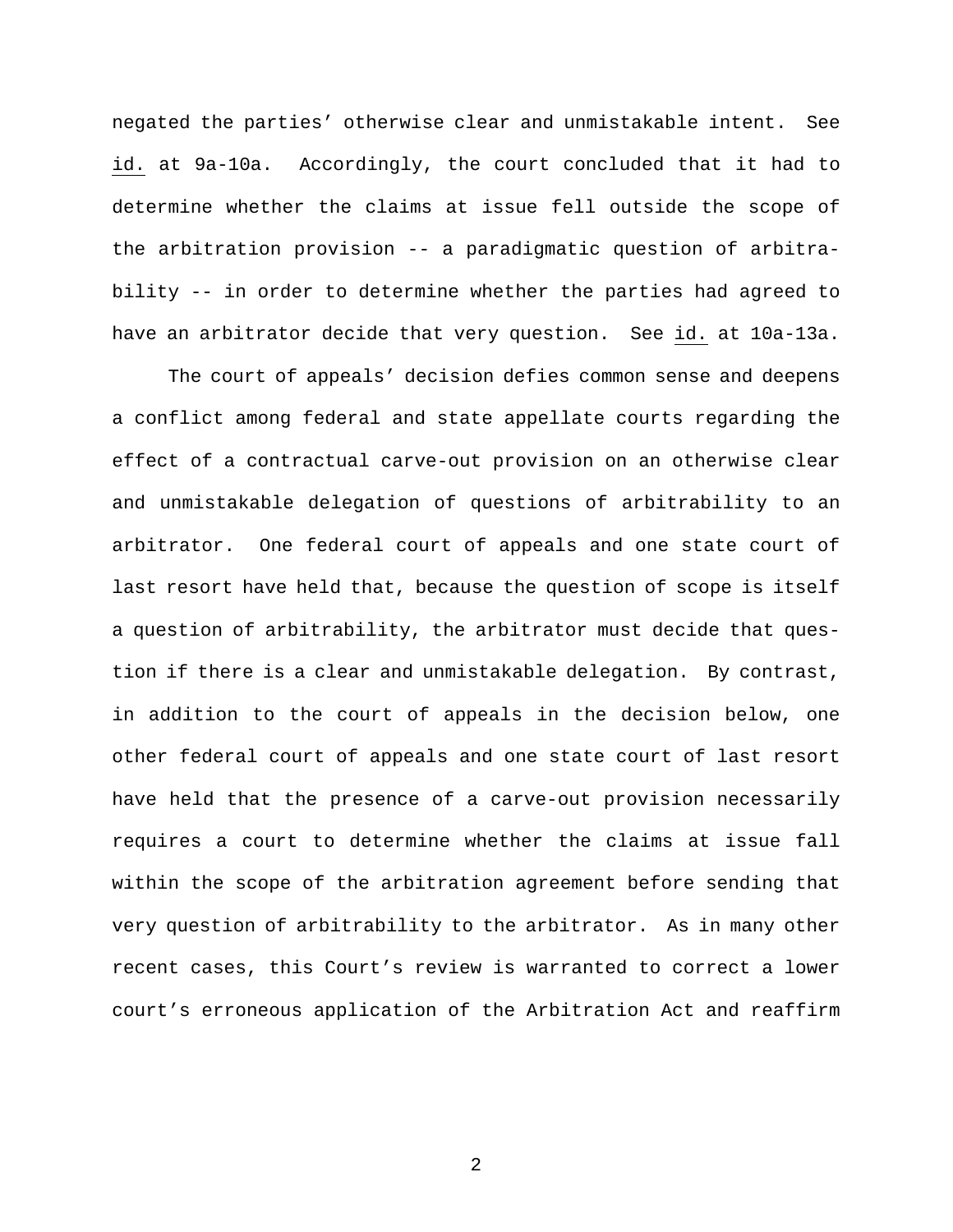the "emphatic federal policy in favor of arbitral dispute resolution." Mitsubishi Motors Corp. v. Soler Chrysler-Plymouth, 473 U.S. 614, 631 (1985).

This Court previously stayed proceedings in the district court, including a scheduled trial, pending the disposition of applicant's earlier petition for a writ of certiorari. That stay prevented the irreparable harm of applicant's being forever deprived of the right to resolve its claims efficiently, privately, and expeditiously through arbitration. The same risk of irreparable harm is present here: having initially stayed proceedings pending appeal, Judge Gilstrap has lifted the stay and scheduled a trial to begin on February 3, 2020.

Under these circumstances, a stay is amply justified. As a vehicle and on its merits, this case is an ideal candidate for certiorari. There is a significant possibility that, after granting review, this Court will reverse the court of appeals' erroneous decision. The harm that applicant will suffer from being compelled to litigate cannot be remedied by an order sending the case to arbitration after applicant has already tried its case before a jury and exposed its most sensitive business information to public scrutiny. And that harm plainly outweighs the harm to respondent from a brief additional delay. Applicant thus once again requests that the Court stay proceedings in the district court pending the disposition of its forthcoming petition for certiorari.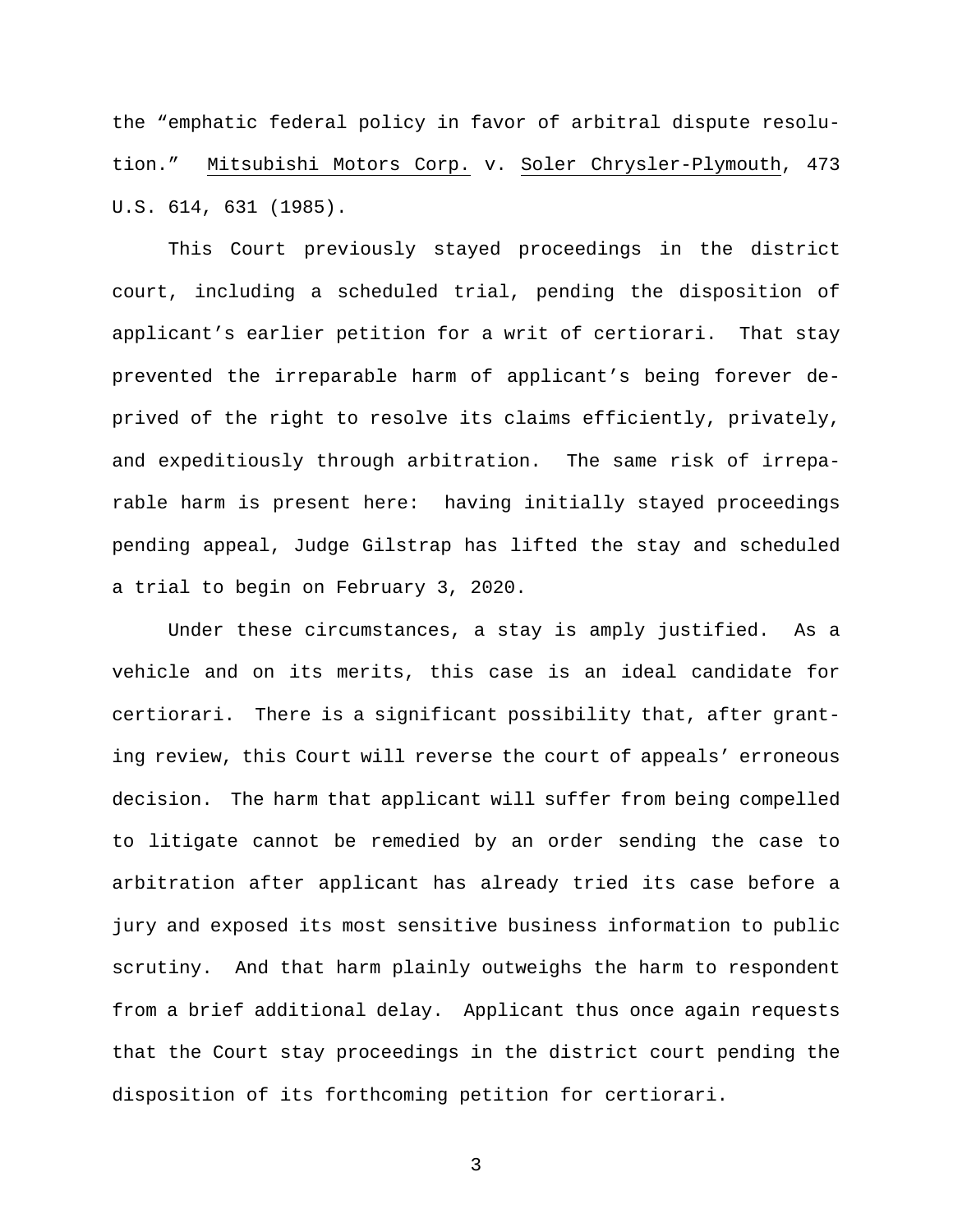#### **STATEMENT**

#### **A. Background**

Congress enacted the Federal Arbitration Act to "reverse the longstanding judicial hostility to arbitration agreements." Gilmer v. Interstate/Johnson Lane Corp., 500 U.S. 20, 24 (1991). Section 2 of the Arbitration Act -- the Act's "primary substantive provision," Moses H. Cone Memorial Hospital v. Mercury Construction Corp., 460 U.S. 1, 24 (1983) -- guarantees that "[a] written provision in . . . a contract evidencing a transaction involving commerce to settle by arbitration a controversy thereafter arising out of such contract . . . shall be valid, irrevocable, and enforceable, save upon such grounds as exist at law or in equity for the revocation of any contract." 9 U.S.C. 2. Section 2 reflects "both a liberal federal policy favoring arbitration and the fundamental principle that arbitration is a matter of contract." AT&T Mobility LLC v. Concepcion, 563 U.S. 333, 339 (2011) (internal quotation marks and citations omitted).

Section 2 of the Arbitration Act requires courts to "place[] arbitration agreements on an equal footing with other contracts and . . . enforce them according to their terms." Rent-A-Center, West, Inc. v. Jackson, 561 U.S. 63, 67 (2010) (citations omitted). The requirement that courts rigorously enforce arbitration agreements according to their terms applies to disputes over "gateway" issues, such as whether a particular claim falls within the scope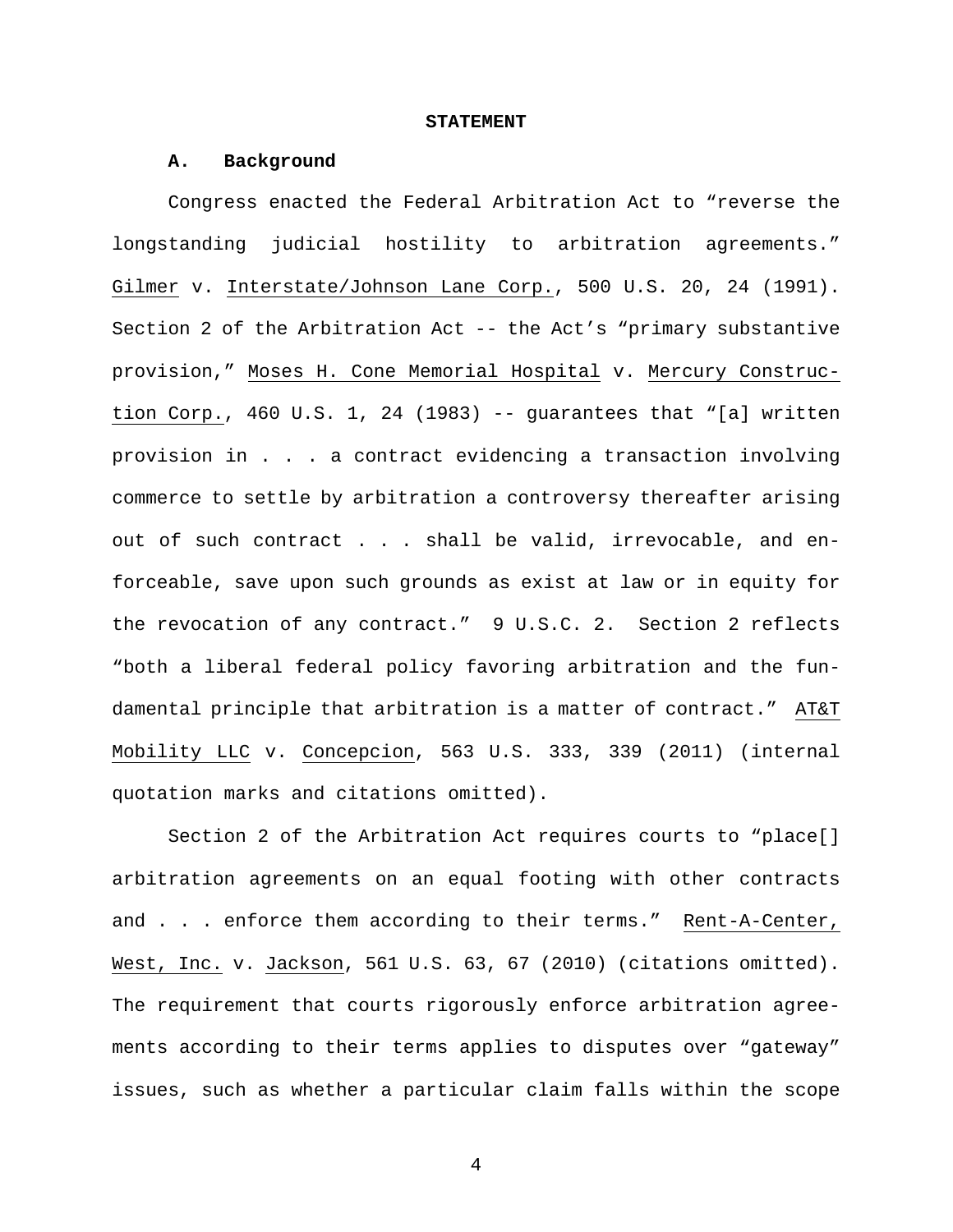of the arbitration provision or whether a nonsignatory to the agreement is required to participate in arbitration. See id. at 68-70. And it applies to disputes over an equally important antecedent question: who decides such gateway issues, the court or the arbitrator? See Henry Schein, Inc. v. Archer & White Sales, Inc., 139 S. Ct. 524, 529 (2019).

Although courts, not arbitrators, presumptively resolve gateway disputes, parties may supersede that general rule by "clear[ly] and unmistakab[ly]" agreeing to "arbitrate arbitrability." First Options of Chicago, Inc. v. Kaplan, 514 U.S. 938, 944 (1995). One way for parties to accomplish that result is by including a socalled "delegation provision" in their arbitration agreement. A delegation provision is "simply an additional, antecedent agreement the party seeking arbitration asks the federal court to enforce"; the Arbitration Act "operates on this additional arbitration agreement just as it does on any other." Henry Schein, 139 S. Ct. at 529 (citation omitted). When parties include such a provision in their arbitration agreement, the delegation of authority to the arbitrator applies to virtually all gateway disputes, including disputes over "whether their [arbitration] agreement covers a particular controversy." Ibid. (citation omitted).

A contract need not contain an express delegation provision to satisfy the requirement that parties "clearly and unmistakably" delegate arbitrability questions to an arbitrator. As every court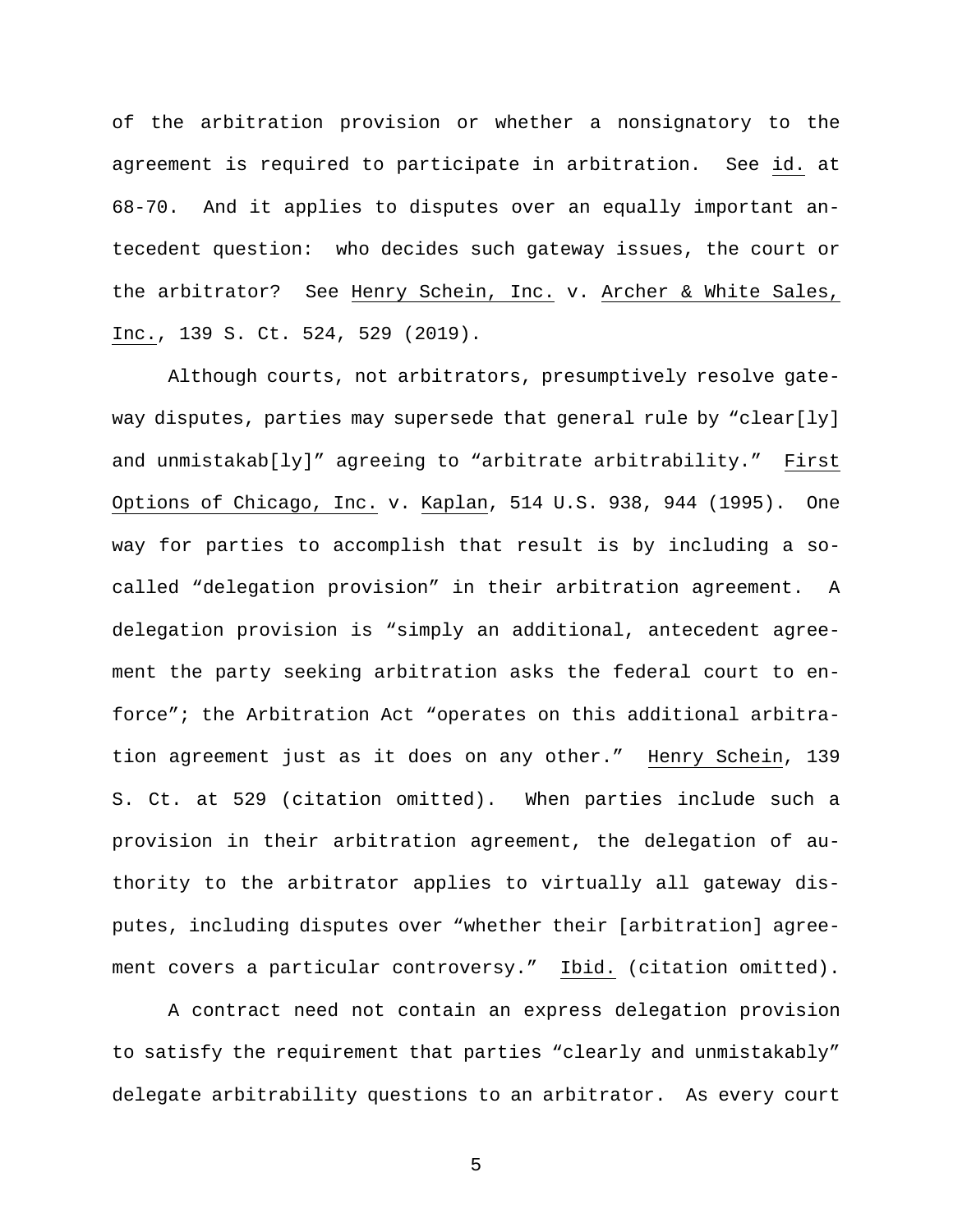of appeals to consider the question has held, an agreement incorporating rules that themselves assign questions of arbitrability to the arbitrator, like the rules of the American Arbitration Association (AAA), indicates equally clearly and unmistakably that the parties intend for an arbitrator, not the court, to resolve questions of arbitrability. See, e.g., Belnap v. Iasis Healthcare, 844 F.3d 1272, 1283-1284 (10th Cir. 2017)(collecting cases); AAA Commercial Rule R-7.

### **B. Facts And Procedural History**

1. Applicant is a distributor of dental equipment. At the time of the complaint in this case, respondent distributed, sold, and serviced dental equipment. 17-1272 J.A. 26-28.

In 2012, respondent filed suit against applicant and other defendants in the United States District Court for the Eastern District of Texas, alleging violations of Section 1 of the Sherman Antitrust Act, 15 U.S.C. 1, and state antitrust law. 17-1272 J.A. 23-48. The complaint sought "tens of millions of dollars" in damages stemming from an alleged conspiracy to boycott respondent and to restrict respondent's sales territories under certain distribution agreements. Id. at 24, 25. The complaint also included a two-sentence request for unspecified injunctive relief:

Plaintiff also seeks injunctive relief. The violations set forth above are continuing and will continue unless injunctive relief is granted.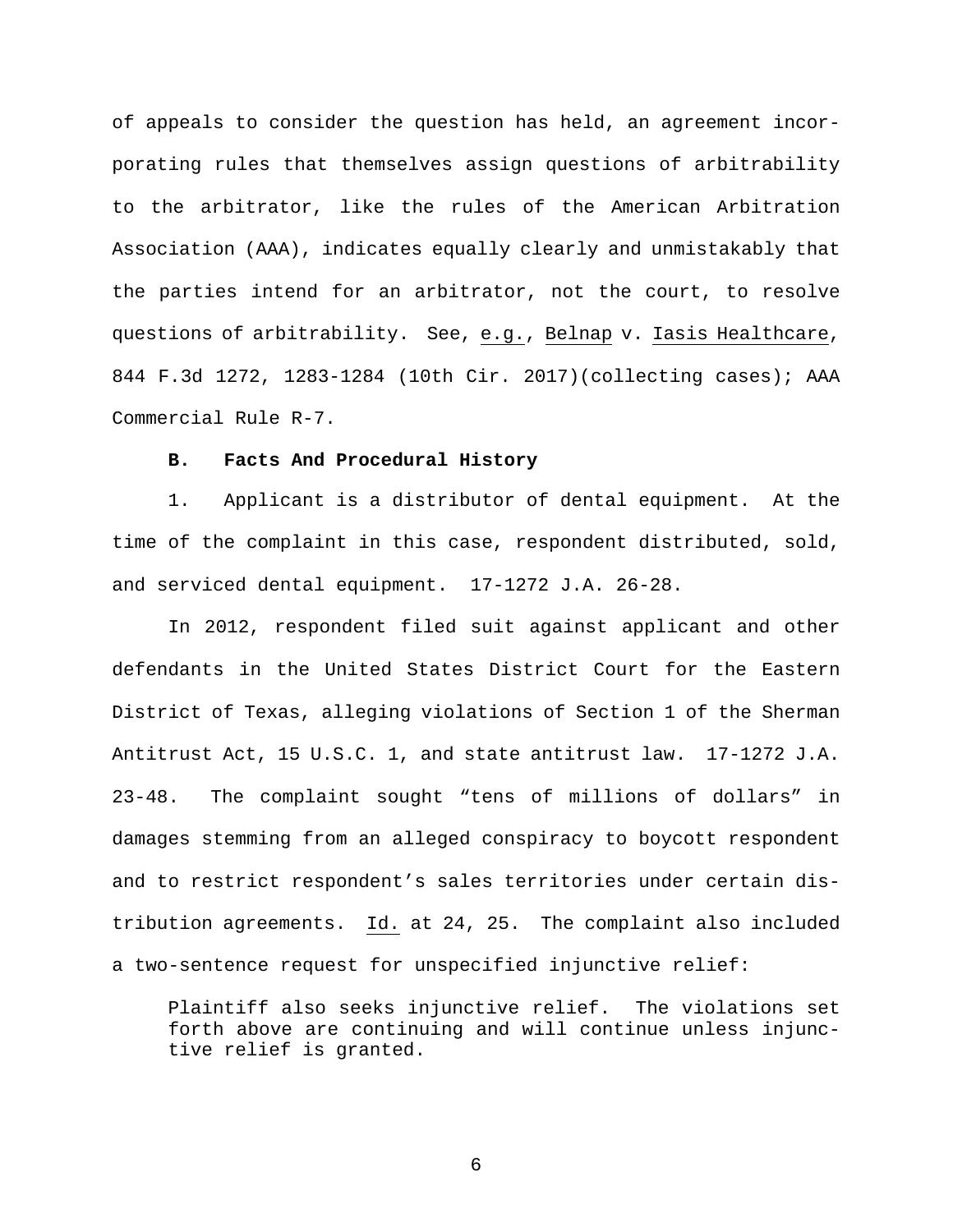Id. at 45, 47. The complaint contained no allegations tending to demonstrate that respondent could establish the requirements for obtaining injunctive relief; since initiating this suit, respondent has never sought any form of injunctive relief, preliminary or otherwise, and the distribution agreements at issue have terminated.

Applicant and the other defendants promptly moved to compel arbitration of respondent's claims. 17-1272 J.A. 12-13; see 9 U.S.C. 3, 4. The motions were based on respondent's distribution agreements, which defined how the parties were to resolve any disputes as follows:

This Agreement shall be governed by the laws of the State of North Carolina. Any dispute arising under or related to this Agreement (except for actions seeking injunctive relief and disputes relating to trademarks, trade secrets or other intellectual property of Pelton & Crane) shall be resolved by binding arbitration in accordance with the arbitration rules of the American Arbitration Association. The place of arbitration shall be Charlotte, North Carolina.

17-1272 J.A. 58. Respondent opposed the motions to compel arbitration, claiming that the boilerplate request for injunctive relief in its complaint rendered the entire dispute triable to a jury rather than an arbitrator.

A magistrate judge -- to whom the case was assigned for all pretrial purposes -- ruled in favor of applicant, compelling arbitration and staying the litigation. 17-1272 Pet. App. 39a-44a. Respondent moved the district court to reconsider the magistrate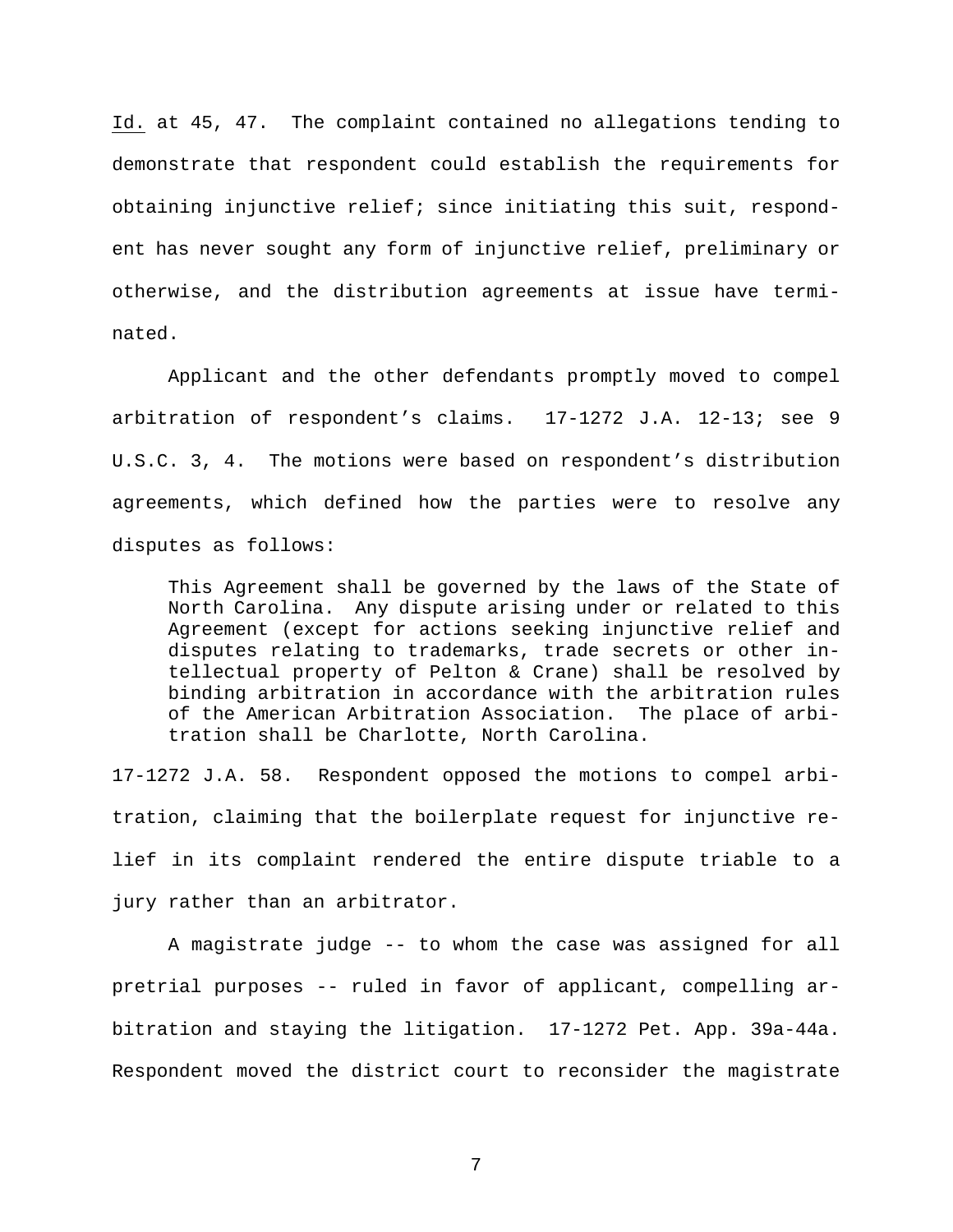judge's order. More than three years later, Judge Gilstrap vacated the magistrate's order and denied the motions to compel arbitration. Id. at 18a-38a. Purporting to interpret the "[s]cope of [the] arbitration clause," id. at 26a, the court reasoned that the agreement's exception for "actions seeking injunctive relief" meant that respondent's inclusion of a perfunctory request for injunctive relief entitled it to go to court on its claims. Id. at 27a-28a. The court further concluded that any contrary reading of the agreements' arbitration clause would be "wholly groundless." Id. at 34a-37a.

2. The court of appeals affirmed. 17-1272 Pet. App. 1a-17a. It held that, "[i]f an assertion of arbitrability [is] wholly groundless, the court need not submit the issue of arbitrability to the arbitrator." Id. at 11a (internal quotation marks and citation omitted). The court determined, based on its own interpretation of "the four corners of the contract," that there was "no plausible argument that the arbitration clause applies here to an 'action seeking injunctive relief.'" Id. at 16a.

3. Applicant sought a stay of further proceedings in the district court while the appeal was pending. 17-1272 J.A. 21. The district court denied applicant's motion, id. at 21-22, and the court of appeals (after carrying the stay motion with the merits) did the same, 17-1272 Pet. App. 45a.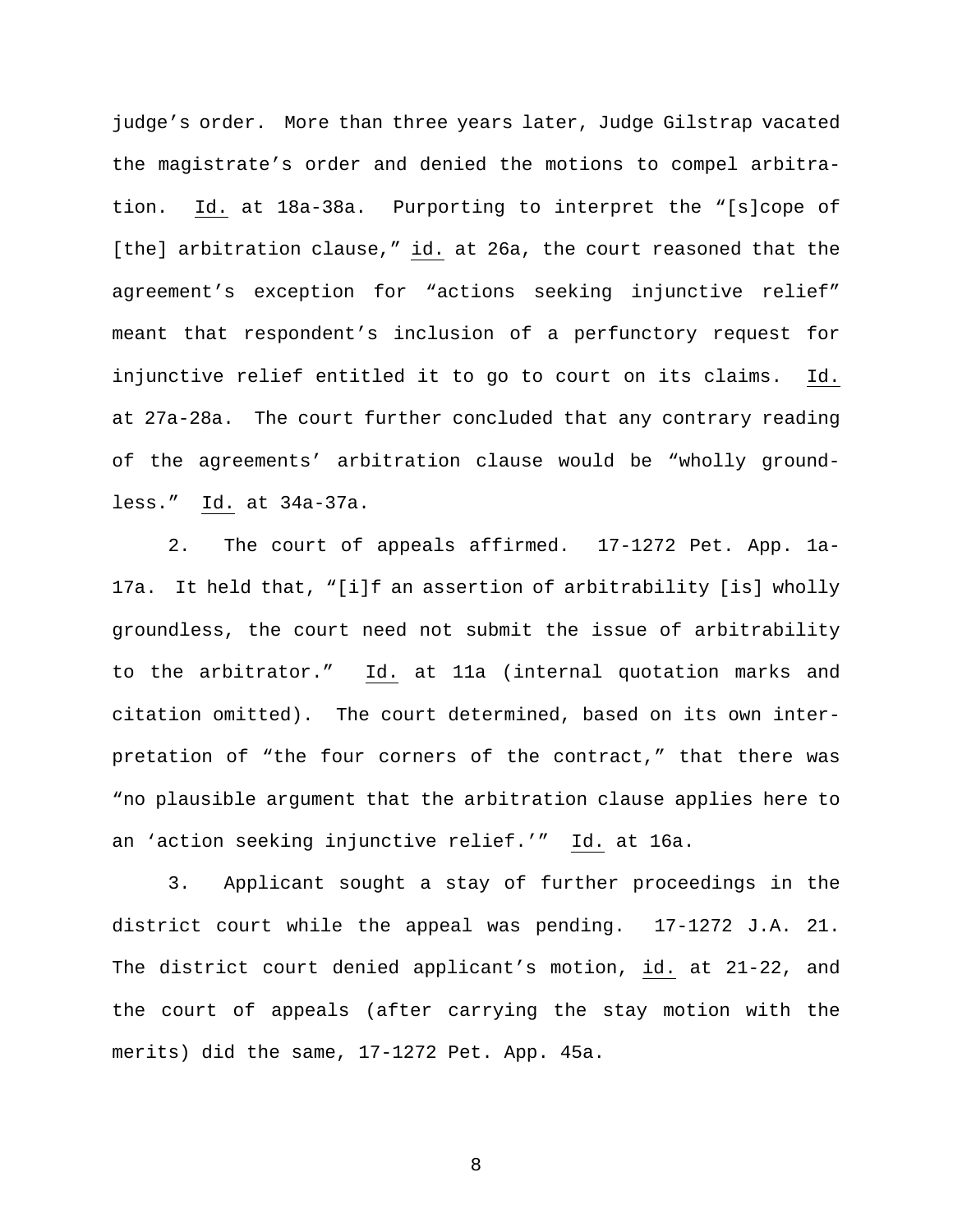4. Applicant applied to this Court for a stay of the lower court proceedings pending a decision on a forthcoming petition for a writ of certiorari. See 17A859 Appl. 1 (Feb. 12, 2018). Justice Alito referred the stay application to the full Court, and the Court granted the stay without recorded dissent. Applicant then filed a petition for a writ of certiorari, which the Court granted. See 138 S. Ct. 2678 (2018).

5. On the merits, the Court vacated the judgment of the court of appeals, holding that "the 'wholly groundless' exception is inconsistent with the text of the Act and with [the Court's] precedent." 139 S. Ct. at 529. The Court reasoned that, "[w]hen the parties' contract delegates the arbitrability question to an arbitrator, a court may not override the contract." Ibid. As the Court explained, "[t]hat is true even if the court thinks that the argument that the arbitration agreement applies to a particular dispute is wholly groundless." Ibid.

Of particular relevance here, the Court noted that the court of appeals had not decided whether the parties had actually delegated the arbitrability question to the arbitrator. See 139 S. Ct. at 531. The Court therefore remanded for further proceedings. See ibid.

6. On remand, the district court initially granted applicant's request for a further stay of proceedings pending the court of appeals' decision. See App., infra, 15a-18a. The parties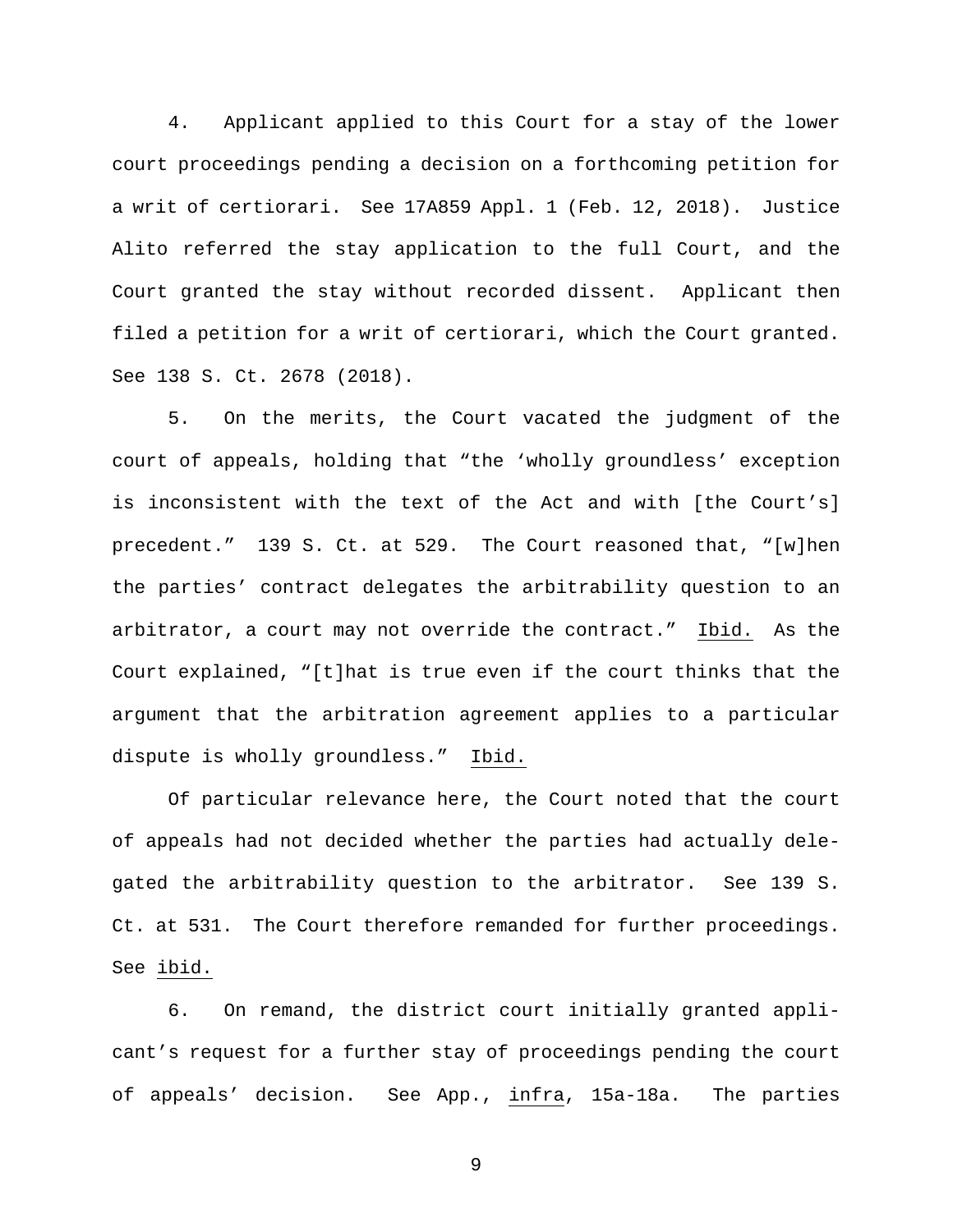submitted supplemental briefing to the court of appeals, and it subsequently held oral argument.

On August 14, 2019, the court of appeals once again affirmed the district court's denial of the motions to compel arbitration. See App., infra, 1a-14a. The court of appeals acknowledged that "[i]t is undisputed that the [arbitration agreement] incorporates the AAA rules" and thus "delegate[s] the threshold arbitrability inquiry to the arbitrator for at least some category of cases." Id. at 6a-7a. The court nevertheless proceeded to interpret the scope of the arbitration agreement, deciding that "[t]he plain language incorporates the AAA rules -- and therefore delegates arbitrability -- for all disputes except those under the carveout" for actions seeking injunctive relief. Id. at 9a-10a. In so holding, the court rejected applicant's argument that it should apply the rule adopted by the Ninth Circuit: namely, that, "when a tribunal decides that a claim falls within the scope of a carveout provision, it necessarily decides arbitrability." Oracle America, Inc. v. Myriad Group A.G., 724 F.3d 1069, 1076 (2013); see App., infra, 8a. The court concluded that respondent's claim constituted an "action seeking injunctive relief" and was therefore exempt from arbitration. See App., infra, 10a-13a.

7. On August 28, 2019, applicant filed a petition for rehearing. On October 1, 2019, the district court lifted its stay and scheduled trial to begin on February 3, 2020. App., infra,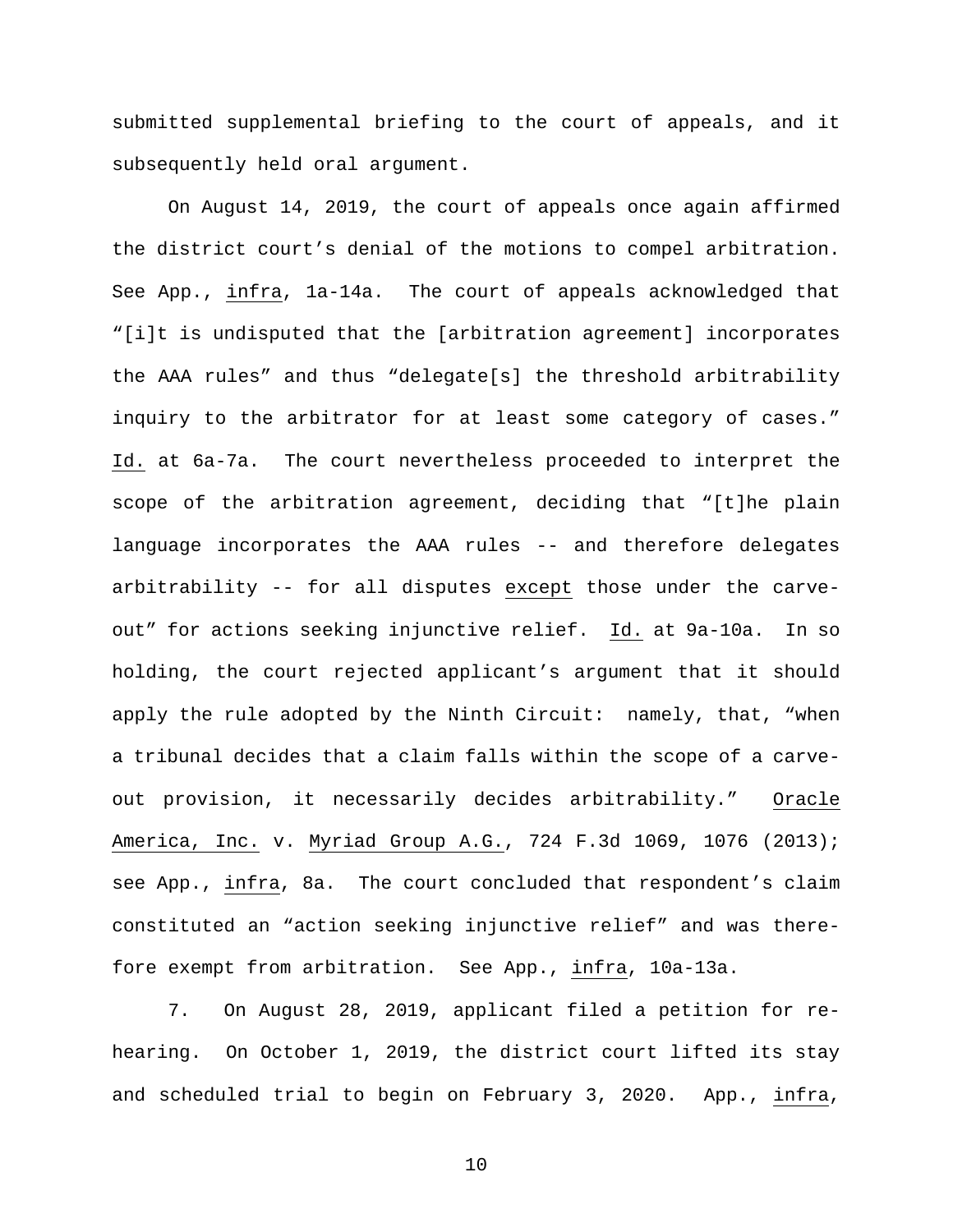19a-20a. On December 6, 2019, shortly after applicant notified the court of appeals of the district court's decision to schedule the trial, the court of appeals denied the petition for rehearing. Id. at 24a-25a.

8. On December 27, 2019, applicant filed a motion in the district court for a stay of proceedings pending this Court's decision on a forthcoming petition for a writ of certiorari. On January 3, 2020, the district court denied applicant's motion, noting that "should the Supreme Court feel a stay is warranted, a mechanism for [applicant] to seek such a stay from the Supreme Court exists and is open to it." App., infra, 21a-22a.

9. On January 6, 2020, applicant filed a motion in the court of appeals seeking a stay of the district court's proceedings pending this Court's decision on certiorari (and requesting a recall of the mandate for the limited purpose of entering such a stay). On January 7, the court of appeals denied the motion in a summary order. App., infra, 23a.

Should the Court grant a stay, applicant intends to file a petition for a writ of certiorari by no later than January 31, 2020 -- well before the current due date -- so as to ensure that the Court has ample time to consider the petition before the summer recess.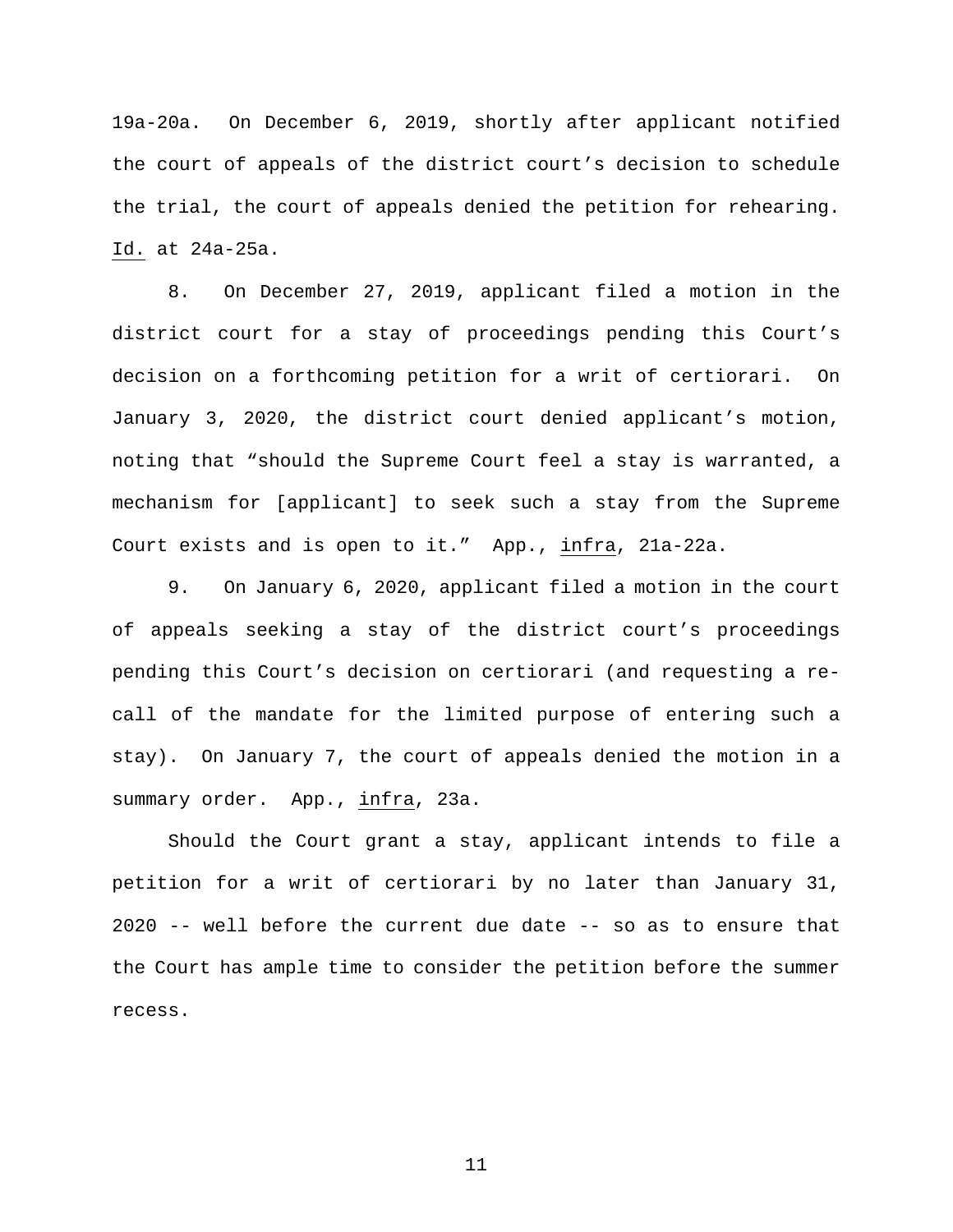#### **ARGUMENT**

Under 28 U.S.C. 2101(f), this Court may stay proceedings in the district court pending the disposition of applicant's forthcoming petition for a writ of certiorari. In reviewing such a stay application, this Court considers whether there is (1) "a reasonable probability that certiorari will be granted," (2) "a significant possibility that the judgment below will be reversed," and (3) "a likelihood of irreparable harm (assuming the correctness of the applicant's position) if the [proceedings are] not stayed." Barnes v. E-Systems, Inc. Group Hospital Medical & Surgical Insurance Plan, 501 U.S. 1301, 1302 (1991) (Scalia, J., in chambers); see also Deaver v. United States, 483 U.S. 1301, 1302 (1987) (Rehnquist, C.J., in chambers). "In close cases," the Court will further "balance the equities and weigh the relative harms to the applicant and to the respondent." Hollingsworth v. Perry, 558 U.S. 183, 190 (2010) (per curiam).

This case satisfies each of those criteria. The court of appeals erroneously decided an important question of law that has divided federal and state appellate courts. This case is an optimal vehicle for review. As this Court presumably recognized in granting an earlier stay when this case was in a materially identical posture, if proceedings in the district court are not stayed, applicant will lose the right to arbitrate, face disclosure of its most sensitive business information, and suffer irreparable harm.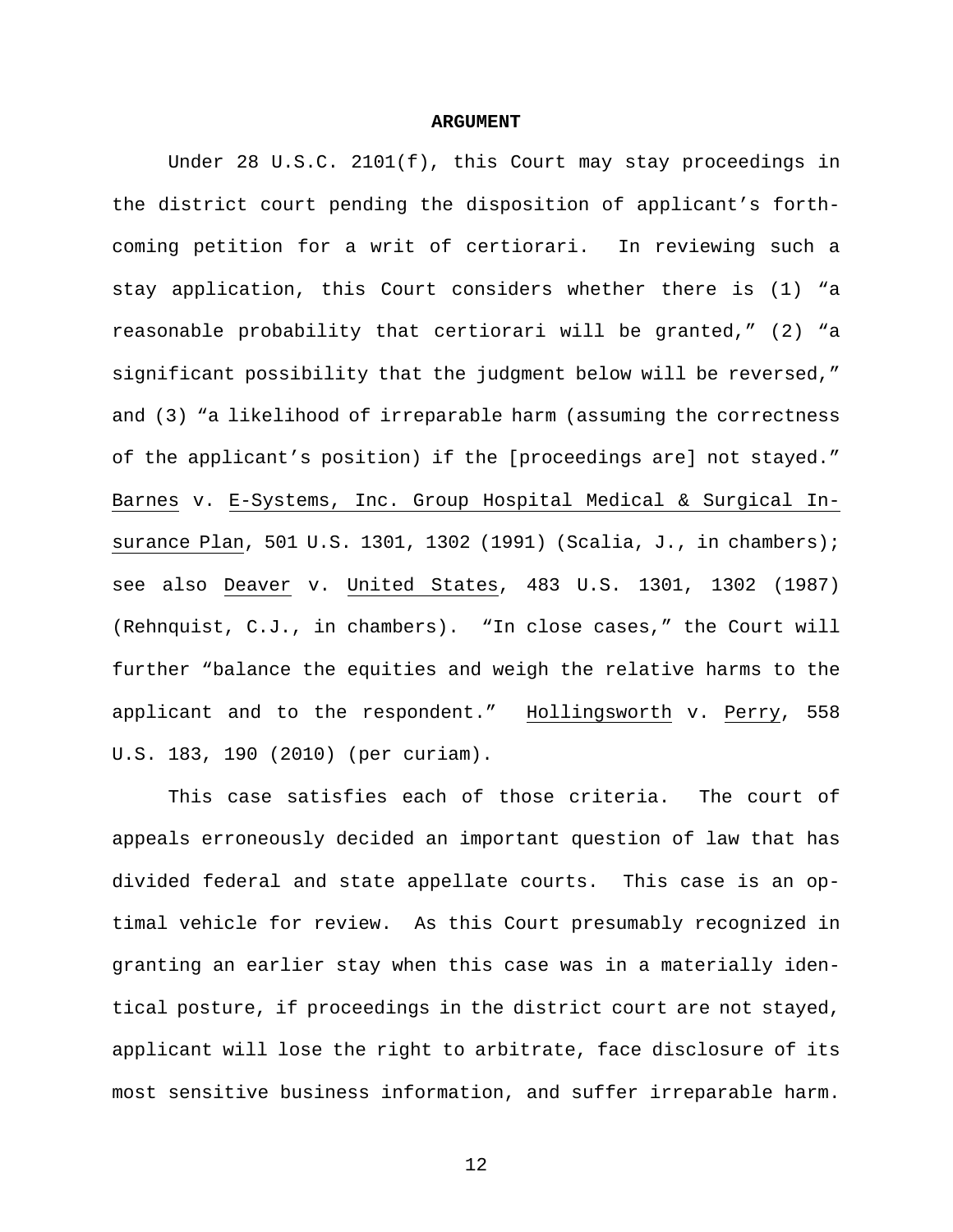And the balance of the equities weighs strongly in applicant's favor. The application for a stay should be granted.

# **I. THERE IS A REASONABLE PROBABILITY THAT THIS COURT WILL GRANT CERTIORARI**

This case presents an important and recurring question involving the Federal Arbitration Act that has divided appellate courts across the Nation and that the Court left open when this case was last before it. There is an entrenched conflict on the question whether a court may decline to enforce a clear and unmistakable agreement delegating questions of arbitrability to an arbitrator whenever the arbitration agreement contains a carveout exempting certain claims from the scope of the agreement.

One federal court of appeals and one state court of last resort have held that, because the question of scope is itself a question of arbitrability, the arbitrator must decide that question if there is a clear and unmistakable delegation. By contrast, in addition to the court of appeals in the decision below, one other federal court of appeals and one state court of last resort have held that the presence of a carve-out provision necessarily requires a court to determine whether the claims at issue fall within the scope of the arbitration agreement before sending that very question of arbitrability to the arbitrator. Only the Court can resolve that intractable conflict, and this case is an optimal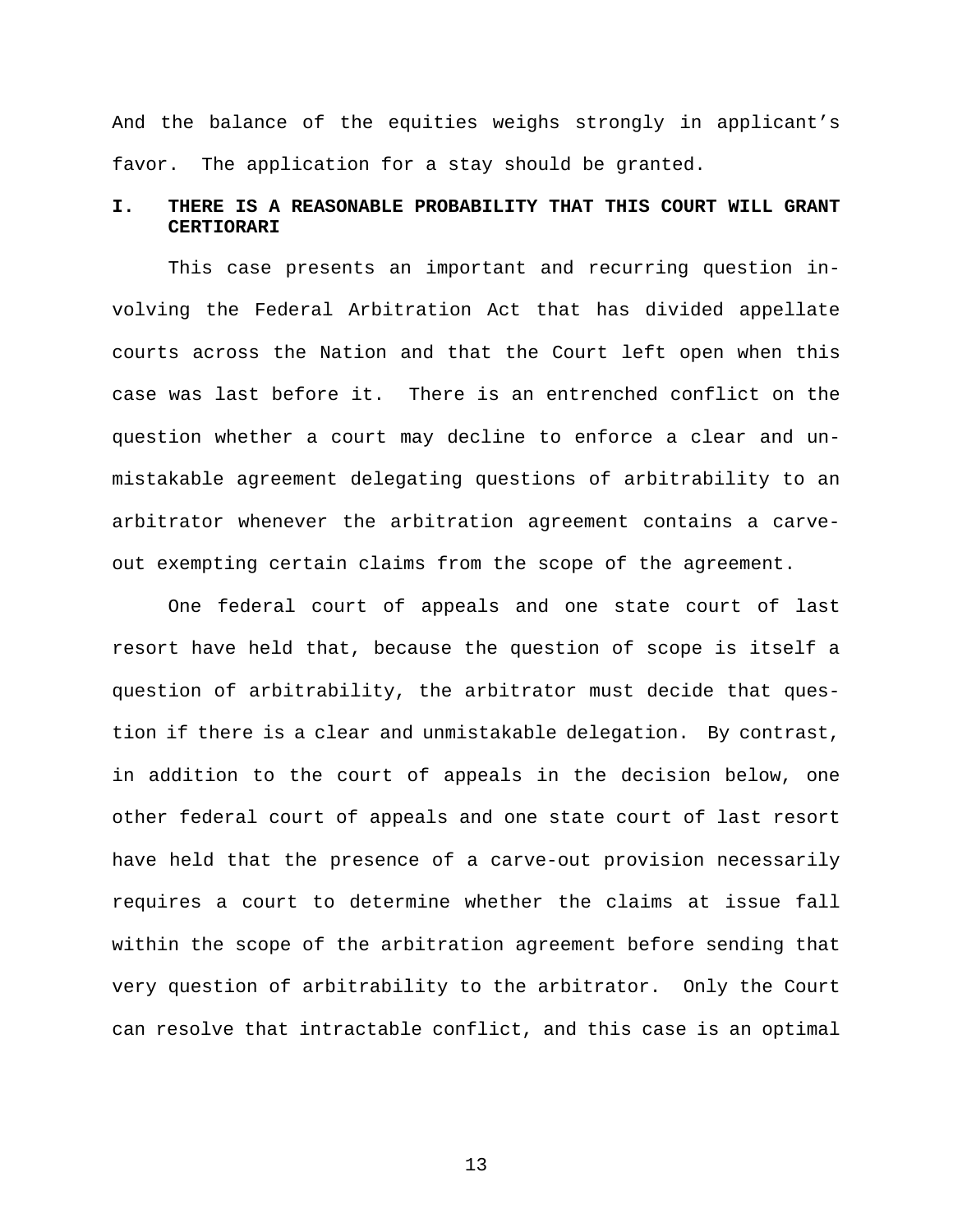vehicle in which to do so. There is therefore a reasonable probability that certiorari will be granted.

## **A. The Decision Below Deepens A Conflict Among The Federal Courts Of Appeals And State Courts Of Last Resort**

The court of appeals' decision deepens an existing conflict among federal and state appellate courts on the question whether a court may decline to enforce a clear and unmistakable agreement delegating questions of arbitrability to an arbitrator whenever the arbitration agreement contains a carve-out for certain claims. That conflict -- which other courts have expressly recognized, see Oracle America, Inc. v. Myriad Group A.G., 724 F.3d 1069, 1076- 1077 (9th Cir. 2013); Ally Align Health, Inc. v. Signature Advantage, LLC, 574 S.W.3d 753, 756-758 (Ky. 2019) -- plainly warrants the Court's review.

1. The decision below conflicts with decisions of the Ninth Circuit and the Kentucky Supreme Court.

In Oracle, supra, the Ninth Circuit considered whether the question of arbitrability of a copyright dispute between two software companies was delegated to the arbitrator under the companies' licensing agreement. 724 F.3d at 1071. The arbitration clause at issue applied generally to "[a]ny dispute arising out of" the agreement, but it also contained a carve-out provision exempting from arbitration "any dispute relating to" the parties' intellectual-property rights or a particular sublicense. See ibid. The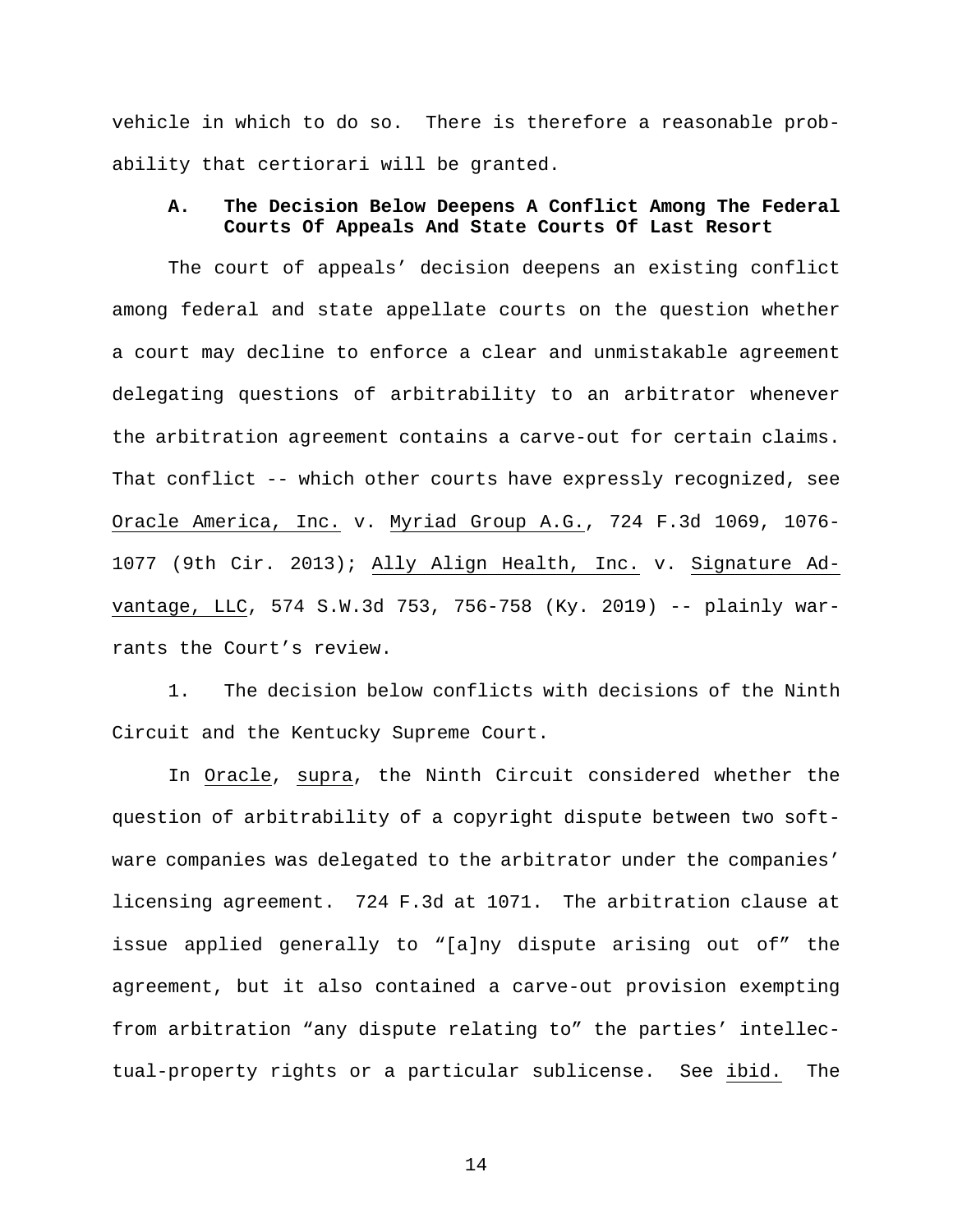agreement further incorporated arbitration rules that, like the AAA rules, permitted the arbitrator to determine the tribunal's jurisdiction. See id. at 1072-1073.

The Ninth Circuit held that the gateway question of arbitrability before it -- whether the claims fell within the scope of the carve-out provision -- was for the arbitrator to decide. See Oracle, 724 F.3d at 1075-1077. The court determined that the incorporation of the arbitration rules unmistakably delegated questions of arbitrability to the arbitrator, and it rejected the argument that the carve-out provision negated that delegation. See ibid. That argument, the court of appeals explained, "conflates the scope of the arbitration clause, i.e., which claims fall within the carve-out provision, with the question of who decides arbitrability." Id. at 1076. "[W]hen a tribunal decides that a claim falls within the scope of a carve-out provision," the court explained, "it necessarily decides arbitrability." Ibid. The court concluded that it had no license to resolve that issue, because the parties had "clearly and unmistakably delegated [it] to the arbitrator." Ibid. The court recognized that the Delaware Supreme Court had reached the opposite conclusion regarding the effect of a carve-out provision on a delegation provision, see pp. 17-18, infra, but it rejected that decision as an outlier based on faulty reasoning, see Oracle, 724 F.3d at 1076-1077.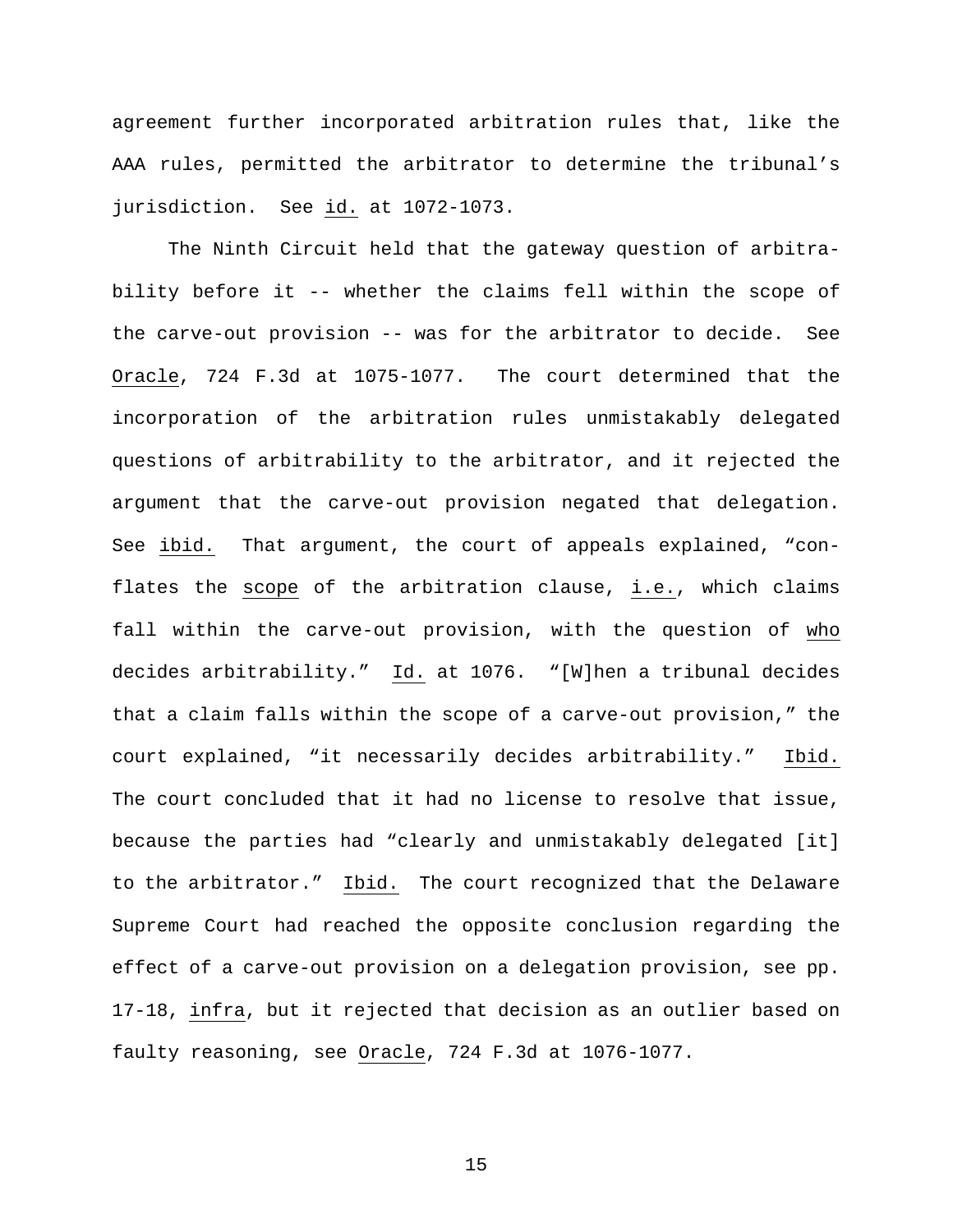The Kentucky Supreme Court followed suit in Ally Align Health, supra. There, the plaintiff brought suit against the administrator of its insurance plan for breach of contract and other claims, seeking damages, rescission, restitution, and injunctive relief. See 574 S.W.3d at 755. The defendant moved to compel arbitration under the parties' contract, which incorporated the AAA rules but also preserved the parties' "right to seek equitable relief[] in a court of competent jurisdiction." Ibid.

Recognizing that the Ninth Circuit in Oracle had "dealt with the same issue" of arbitrability, the Kentucky Supreme Court explained that "whether [the plaintiff] asserts a true claim for equitable relief or such assertion is a facade to avoid arbitration[,] is a determination to be made by the arbitrator per the contract's adoption of the AAA's [r]ules so stating." Ally Align Health, 574 S.W.3d at 757. According to the court, "[a] carveout provision for certain claims to be decided by a court does not negate the clear and unmistakable mandate of the AAA's [r]ules." Id. at 758. "To the contrary, the effect of the carve-out provision is to state that[,] if an arbitrator determines that [the plaintiff] has asserted a claim for equitable relief . . . , then the arbitrator must refer that claim to a court." Ibid. Like the Ninth Circuit, the Kentucky Supreme Court rejected the opposite conclusion from the Delaware Supreme Court as "mistake[n]." Id. at 757-758.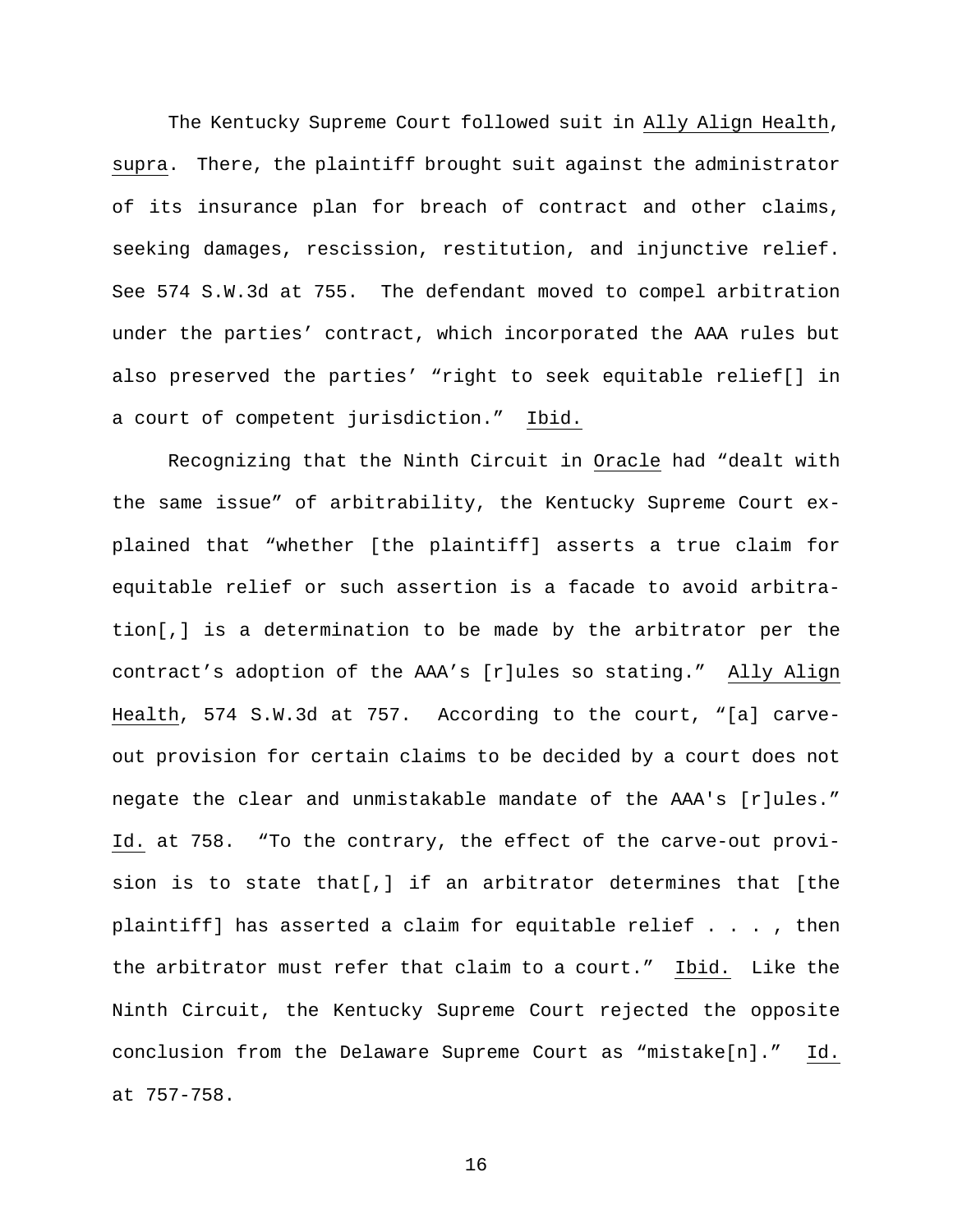2. In addition to the court of appeals in the decision below, the Second Circuit and the Delaware Supreme Court have held that a court may decline to enforce a clear and unmistakable agreement delegating the question of arbitrability to an arbitrator when the arbitration agreement contains a carve-out provision exempting certain claims from arbitration.

In the first of those decisions, James & Jackson, LLC v. Willie Gary, LLC, 906 A.2d 76 (Del. 2006), one of the owners of a cable-television business filed a lawsuit against his co-owner seeking injunctive relief. See id. at 78. The defendant moved to compel arbitration and stay the litigation, citing an arbitration provision in the business's operating agreement. See id. at 78- 80. That arbitration provision applied to "[a]ny controversy or claim arising out of or relating to" the agreement, except that it permitted the parties to seek injunctive relief or specific performance in court. See id. at 79-80. Like the agreements here, the agreement incorporated the AAA rules. See ibid.

The Delaware Supreme Court held that the court, and not the arbitrator, must resolve arbitrability disputes under the agreement. See 906 A.2d at 80-81. The court agreed that "reference to the AAA rules evidences a clear and unmistakable intent to submit arbitrability issues to an arbitrator." Id. at 80. Of particular relevance here, however, the court further reasoned that the agreement's carve-out for claims for injunctive relief and specific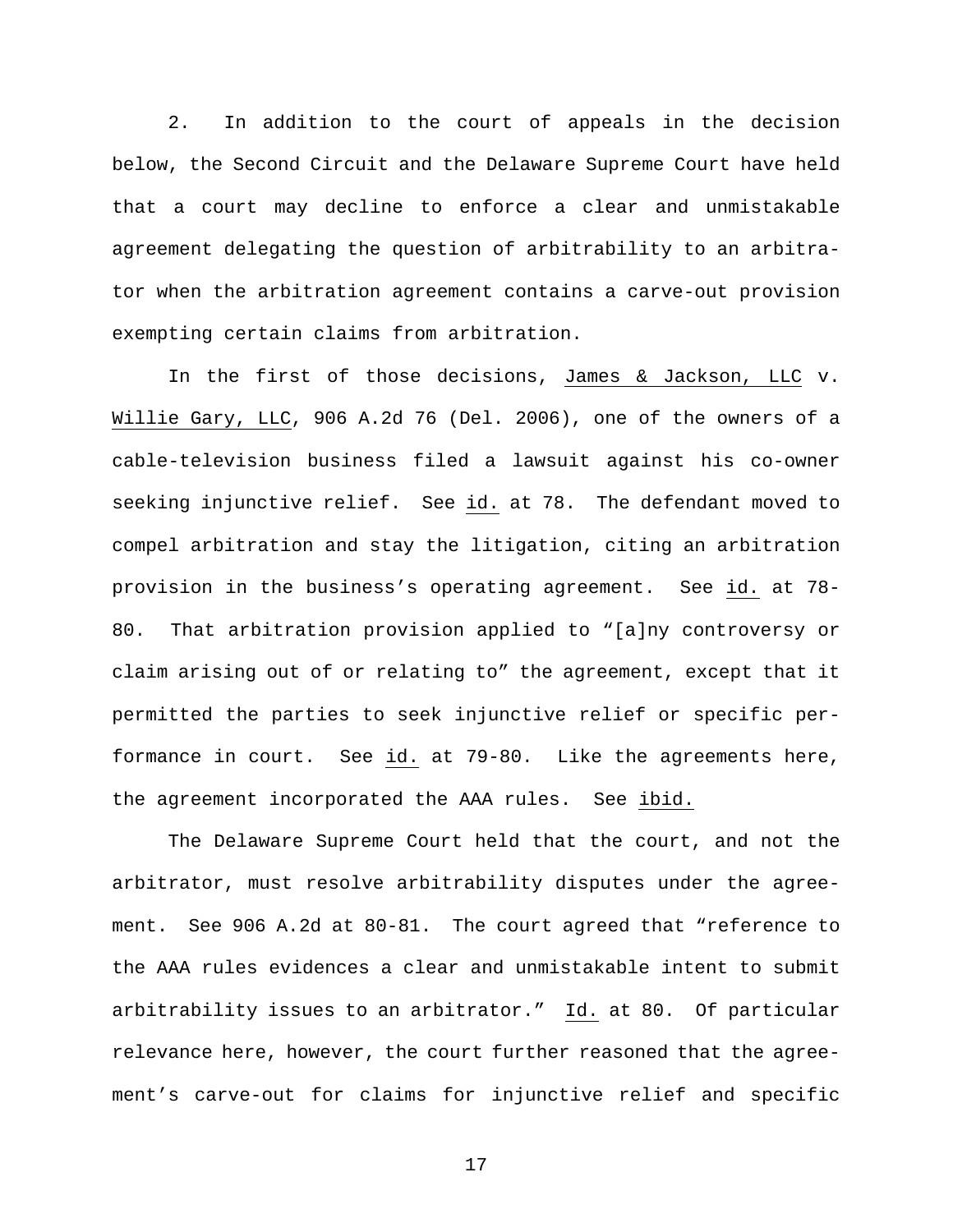performance negated the otherwise clear and unmistakable evidence provided by the incorporation of the AAA rules. See id. at 80- 81. The court ultimately held that the dispute was not arbitrable and affirmed the denial of the motion to compel arbitration. See id. at 81-82.

The Second Circuit adopted a similar approach in NASDAQ OMX Group, Inc. v. UBS Securities, LLC, 770 F.3d 1010 (2014). The dispute there arose from a demand by an investment bank to arbitrate certain claims against a stock exchange under an agreement between the parties. See id. at 1016-1017. The arbitration agreement applied to "all claims, disputes, controversies, and other matters" between them, "[e]xcept as may be provided" in the exchange's rules and regulations (among other things). See id. at 1016. The parties' arbitration agreement also incorporated the AAA rules. See ibid. After receiving the arbitration demand, the stock exchange filed a declaratory-judgment action against the bank, contending that one of the exchange's rules precluded the bank's claims and thus rendered the dispute not arbitrable. See id. at 1017, 1033-1034.

The Second Circuit held that the arbitrability dispute before it -- whether the exchange's rule in fact precluded the bank's claims -- presented a question for the court and not the arbitrator. See 770 F.3d at 1032. In the Second Circuit's view, the "broad arbitration clause" in the parties agreement did not provide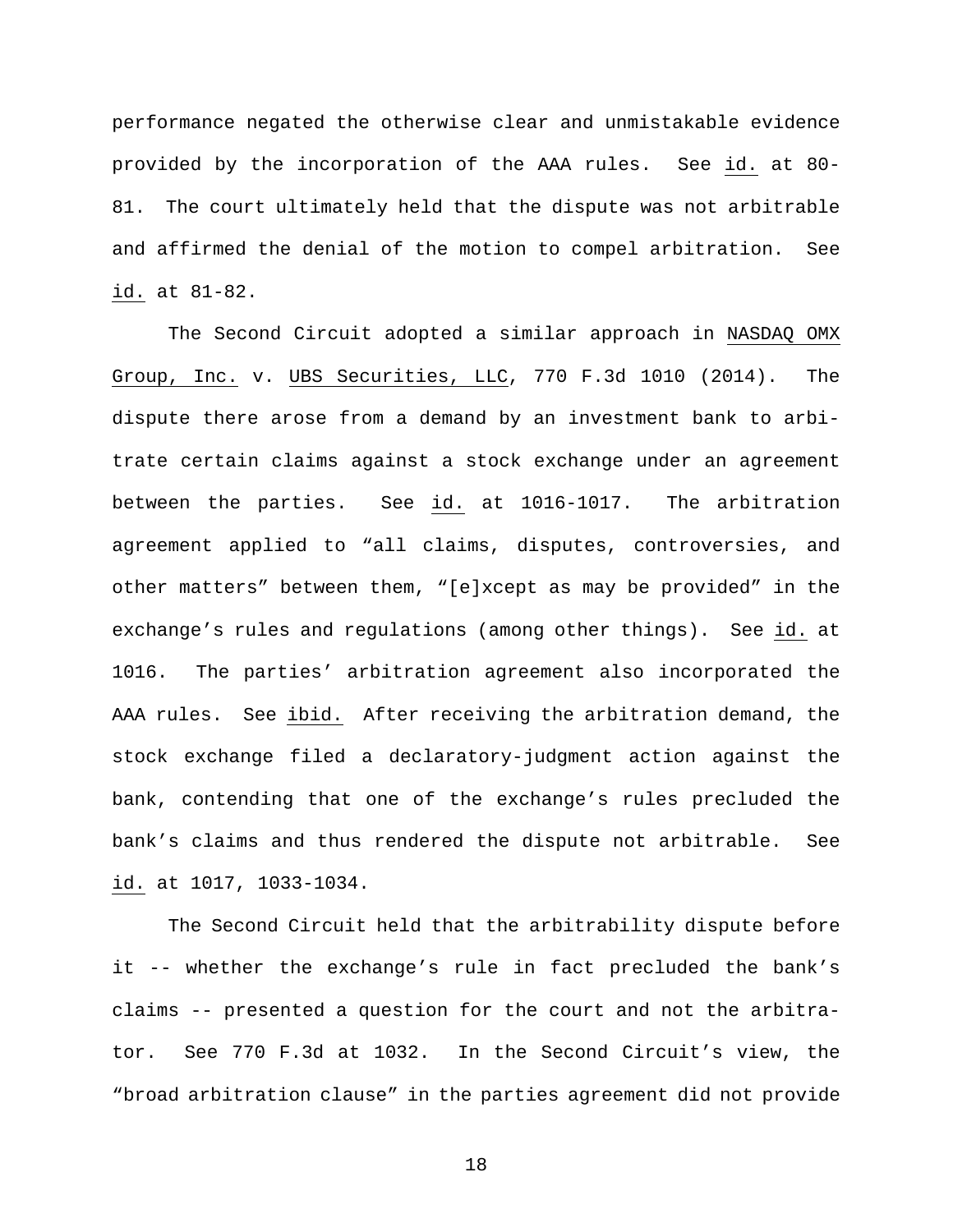clear and unmistakable evidence of their intent to delegate questions of arbitrability to an arbitrator, despite the incorporation of the AAA rules, because "the parties subjected [the clause] to a carve-out provision." Ibid. The presence of the carve-out provision, the court reasoned, "delays application of AAA rules until a decision is made as to whether a question does or does not fall within the intended scope of arbitration, in short, until arbitrability is decided." Ibid. The Second Circuit proceeded to conclude that the exchange's rules did preclude arbitration of the bank's claims. See id. at 1032-1035.

3. There can be little doubt that there is a substantial conflict on the question that will be presented in applicant's petition for certiorari. That question is ripe for the Court's review, and decisions from five appellate courts have developed the arguments on both sides of the question. Without this Court's intervention, it is highly unlikely that the conflict will resolve itself.

## **B. The Question Presented Is Important And Warrants Review In This Case**

The question presented in this case is a recurring one of substantial legal and practical importance. The Court's intervention is necessary to safeguard the Arbitration Act's commitment to the enforceability of commercial arbitration agreements and to provide clarity and uniformity in the law. This case, which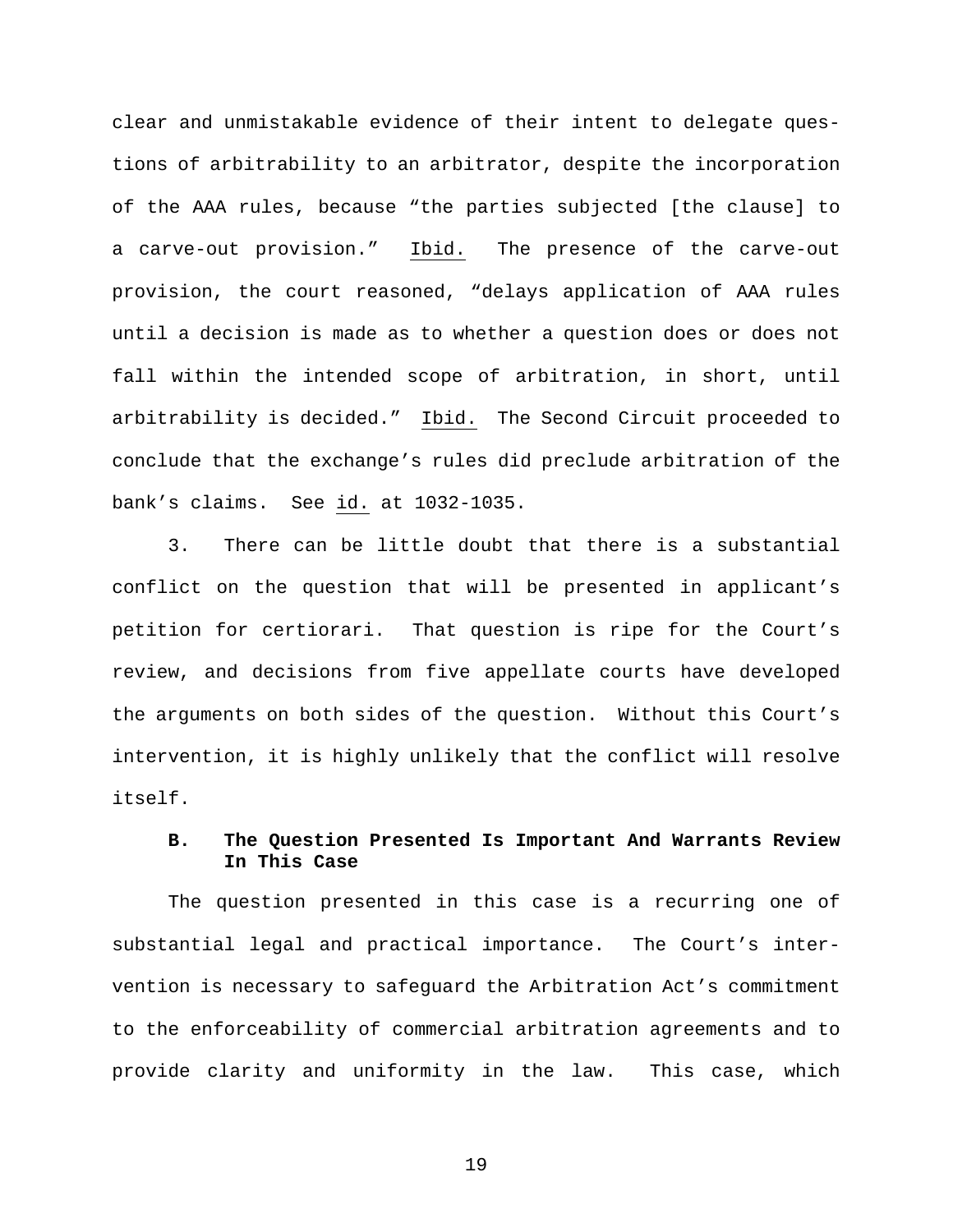cleanly presents the question, is an optimal vehicle for the Court's review.

1. As demonstrated by this Court's frequent grants of certiorari in cases involving the Arbitration Act, commercial arbitration is a critical part of our Nation's legal system. Among other valuable benefits, arbitration agreements allow private parties to resolve a broad range of disputes while avoiding the costs associated with traditional litigation. Parties frequently seek to maximize those efficiencies by delegating questions of arbitrability to the arbitrator as well.

Like the "wholly groundless" exception just rejected by this Court, the court of appeals' approach disserves the interest in efficiency that leads parties to select arbitration in the first place. Under that approach, a court could preclude arbitration whenever it concludes, based on its own parsing of the arbitration agreement, that the parties' dispute falls outside the scope of the delegation provision. That possibility would clearly incentivize any party with a colorable argument against arbitration to ignore the parties' agreement to arbitrate issues of arbitrability and bring claims in court instead. The creation of such an incentive would have widespread consequences, as arbitration agreements routinely carve out particular claims or remedies. See Christopher R. Drahozal & Erin O'Hara O'Connor, Unbundling Procedure: Carve-Outs from Arbitration Clauses, 66 Fla. L. Rev. 1945,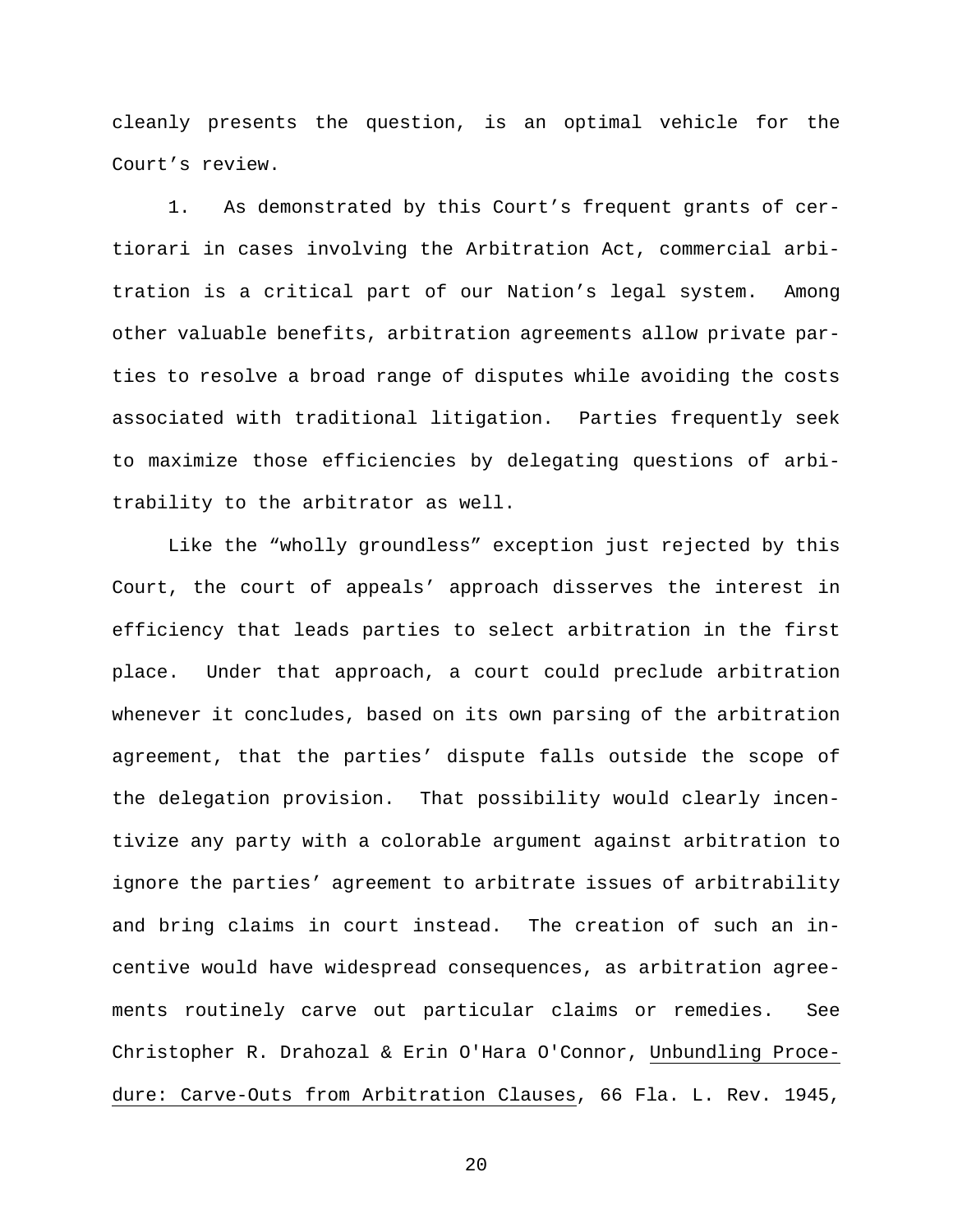1949-1950 (2014). The predictable result of the court of appeals' approach would be to unleash a wave of potentially protracted minitrials over arbitrability that would "unnecessarily complicat[e] the law and breed[] litigation from a statute that seeks to avoid it," Allied-Bruce Terminix Co. v. Dobson, 513 U.S. 265, 275 (1995), followed by an interlocutory appeal as of right under 9 U.S.C. 16 -- in other words, precisely what has occurred here. As the Court previously cautioned in this case, court proceedings on arbitrability would be a "time-consuming sideshow" in comparison to delegating the question of arbitrability to the arbitrator in the first instance. Henry Schein, 139 S. Ct. at 531.

In addition, the conflict among appellate courts on the effect of carve-out provisions on otherwise clear and unmistakable delegations will "encourage and reward forum shopping." Southland Corp. v. Keating, 465 U.S. 1, 15 (1984). As matters currently stand, indisputably valid delegation provisions in arbitration agreements with carve-out provisions are always enforceable in some jurisdictions, but only sometimes enforceable in others. Courts in the latter jurisdictions (including the Eastern District of Texas, where this case is being litigated) will accordingly become the forums of choice for plaintiffs seeking to capitalize on "judicial hostility to arbitration agreements." Gilmer v. Interstate/Johnson Lane Corp., 500 U.S. 20, 24 (1991).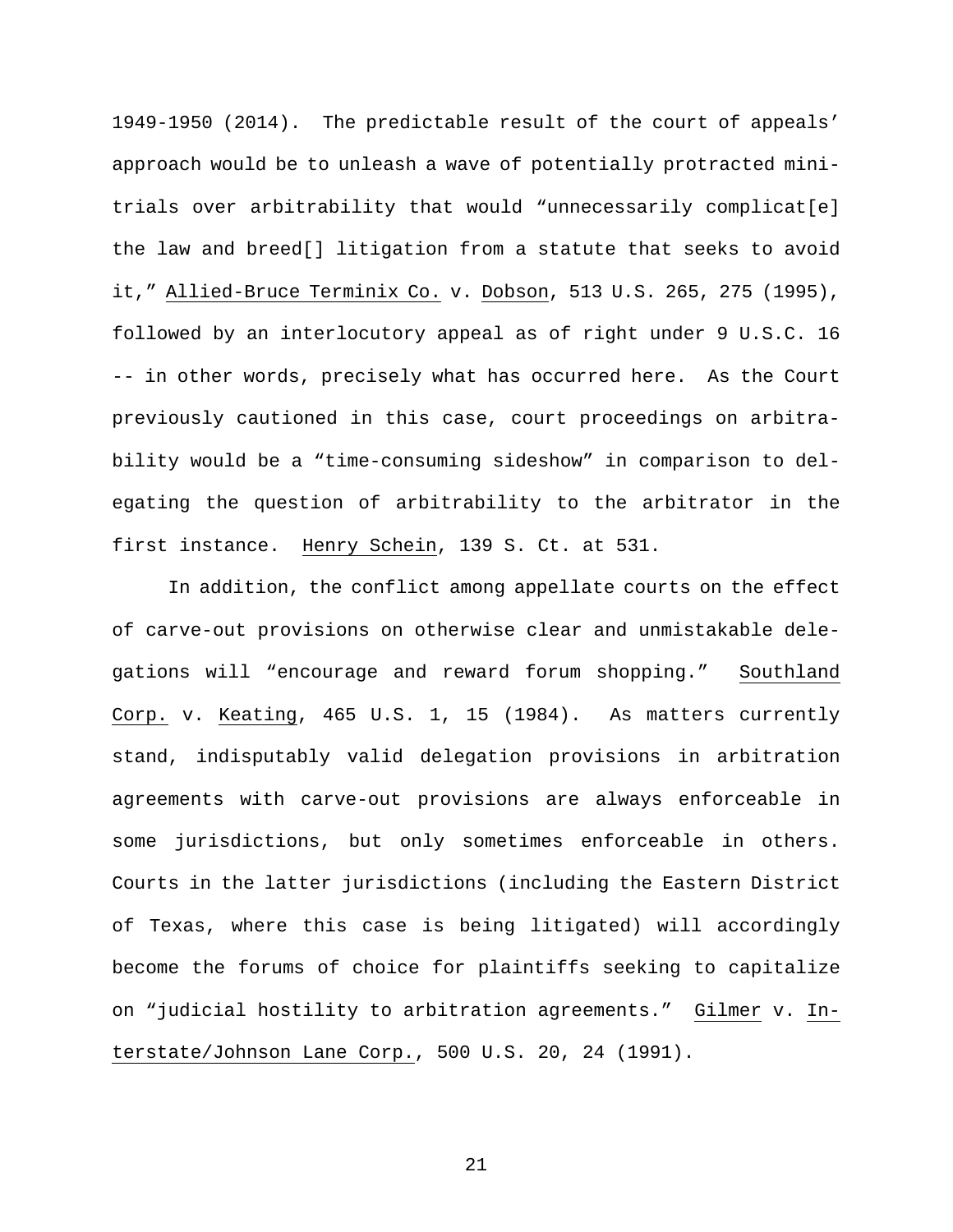Disuniformity of that sort is intolerable under the Arbitration Act, which was intended to establish nationwide standards for the enforcement of arbitration agreements. Indeed, this Court routinely grants certiorari even where a circuit conflict is shallow (or non-existent) when the question presented concerns the interpretation of the Arbitration Act. See American Express Co. v. Italian Colors Restaurant, 570 U.S. 228 (2013); AT&T Mobility LLC v. Concepcion, 563 U.S. 333 (2011); Stolt-Nielsen S.A. v. AnimalFeeds International Corp., 559 U.S. 662 (2010). This case, which presents a clear and important conflict involving multiple federal and state appellate courts, once again cries out for the Court's review.

2. This case is an excellent vehicle in which to decide the question presented. That question is a pure question of law, and it formed the sole basis for the court of appeals' decision below. Numerous courts have analyzed the arguments concerning whether a court may decline to enforce a clear and unmistakable agreement delegating questions of arbitrability to an arbitrator whenever the arbitration agreement contains a carve-out exempting certain claims from the scope of the agreement, and those courts have reached differing conclusions after substantial analysis of that question. The forthcoming petition for certiorari in this case will provide the Court with an ideal opportunity to consider and resolve the question presented.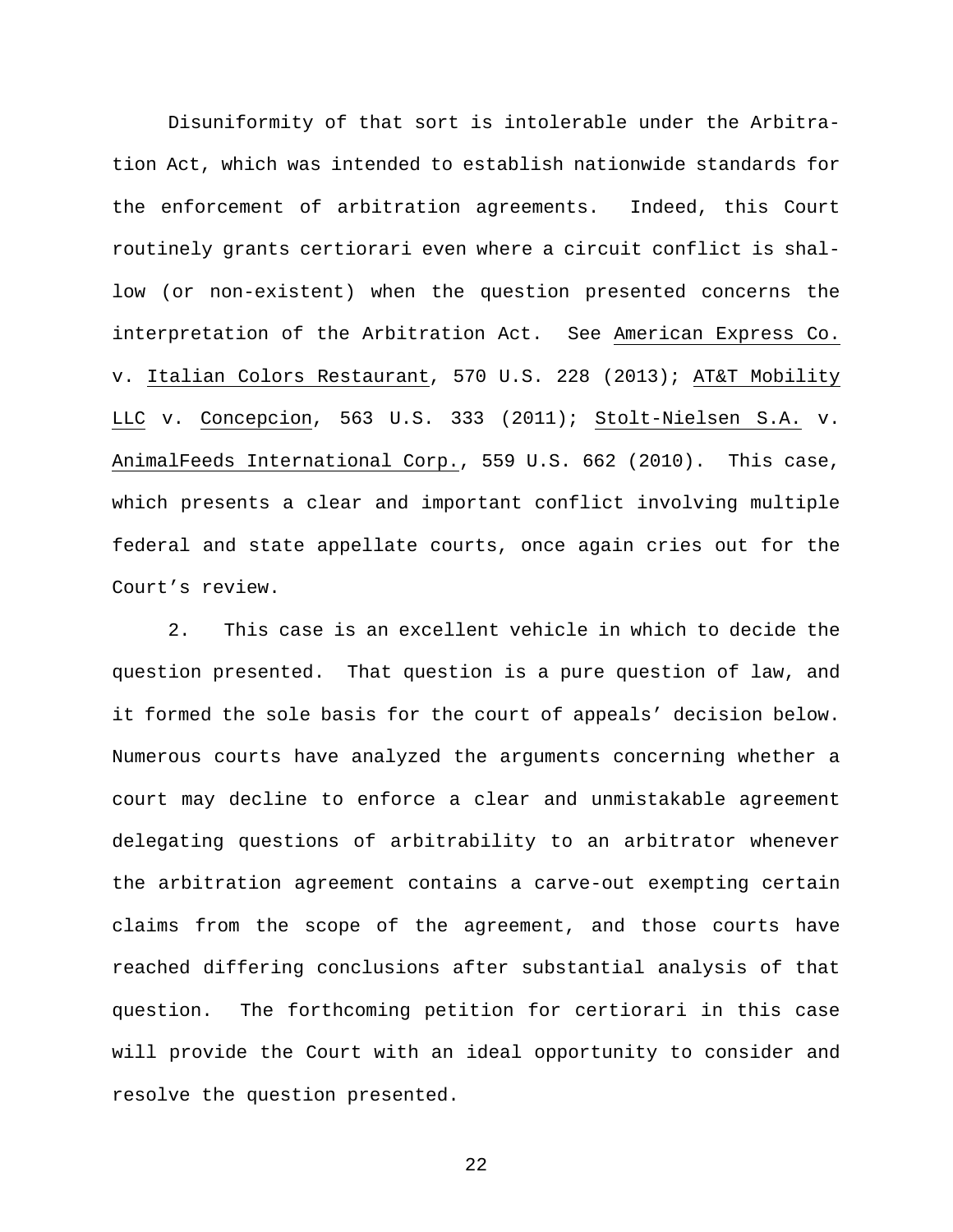# **II. THERE IS A SIGNIFICANT POSSIBILITY THAT THIS COURT WILL RE-VERSE THE COURT OF APPEALS' DECISION**

Should the Court grant review, there is a significant possibility -- indeed, a high likelihood -- that this Court will reverse the court of appeals' decision. As the Court made clear when this case was last before it, courts may not decide gateway questions of arbitrability themselves when an arbitration agreement provides clear and unmistakable evidence that the parties intended to delegate such questions to an arbitrator. See Henry Schein, 139 S. Ct. at 529-530. While the Court left open the question whether the agreement at issue met that standard, see id. at 531, the court of appeals resolved that question on remand in a way that allows it and other courts to decide questions of arbitrability themselves, no matter how clear and unmistakable the parties' intent. That holding cannot stand.

A. "[A]rbitration is simply a matter of contract between the parties." First Options of Chicago, Inc. v. Kaplan, 514 U.S. 938, 943 (1995). Consistent with that principle, "parties may agree to have an arbitrator decide not only the merits of a particular dispute but also gateway questions of arbitrability, such as whether the parties have agreed to arbitrate or whether their agreement covers a particular controversy." Henry Schein, 139 S. Ct. at 529 (internal quotation marks and citation omitted). "Just as the arbitrability of the merits of a dispute depends upon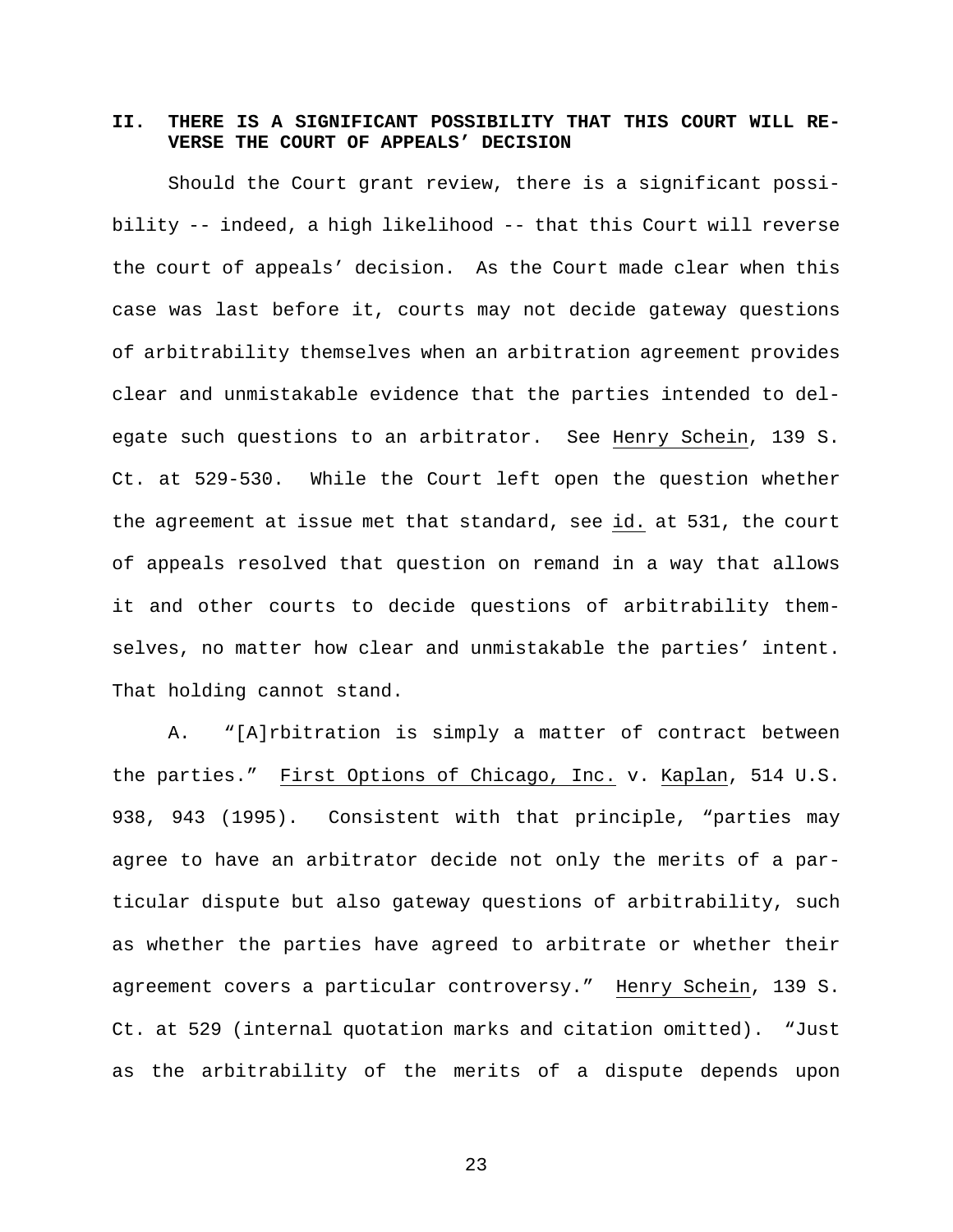whether the parties agreed to arbitrate that dispute, so the question 'who has the primary power to decide arbitrability' turns upon what the parties agreed about that matter." First Options, 514 U.S. at 943. As long as there is "clear and unmistakable evidence" that the parties agreed to arbitrate questions of arbitrability, "the courts must respect the parties' decision as embodied in the contract." Henry Schein, 139 S. Ct. at 529, 531.

A court, in turn, "possesses no power to decide" a question of arbitrability if the parties have agreed to arbitrate disputes regarding those questions. Henry Schein, 139 S. Ct. at 529. "Just as a court may not decide a merits question that the parties have delegated to an arbitrator, a court may not decide an arbitrability question that the parties have delegated to an arbitrator." Id. at 530. Once the court determines that a valid delegation agreement exists, the court's only task is to enforce that agreement as written. See ibid.

B. Despite this Court's clear holding that parties are free to delegate threshold disputes of arbitrability to an arbitrator, the court of appeals once again refused to enforce the delegation at issue in this case. The court accepted that the incorporation of the AAA rules in the parties' arbitration provision provided the requisite clear and unmistakable evidence that the parties intended to delegate questions of arbitrability to an arbitrator. See App., infra, 6a-7a. But the court then concluded that the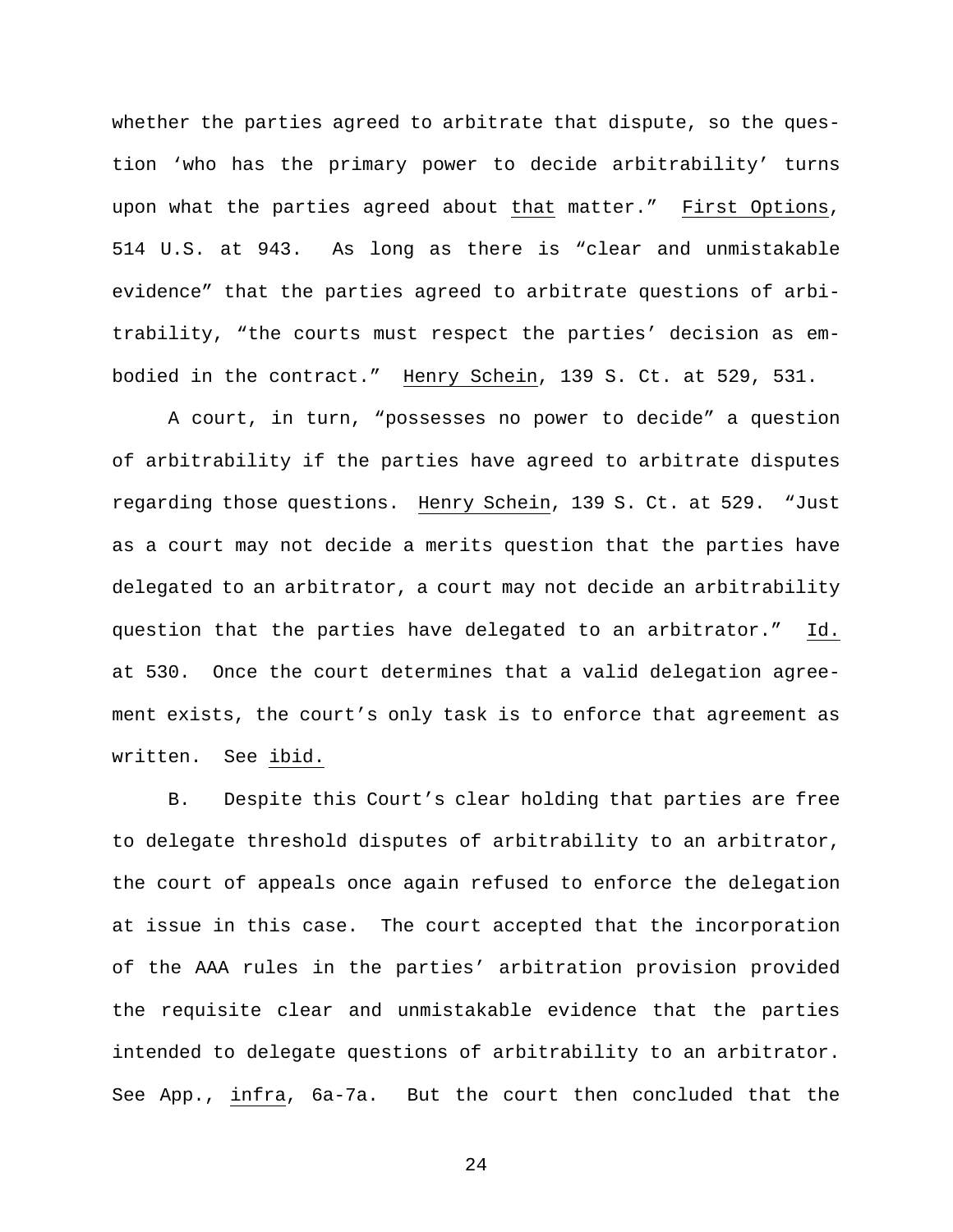presence of a carve-out provision exempting certain claims from the scope of the arbitration provision negated that otherwise clear and unmistakable evidence. See id. at 9a-10a. In particular, the court concluded that the carve-out for "actions seeking injunctive relief" exempted such actions not only from the broader arbitration provision but also from the incorporation of the AAA rules -- and thus from the delegation. See ibid. Based on that reasoning, the court of appeals concluded that it had to assess whether this case involves an "action[] seeking injunctive relief" in order to determine whether the parties' delegated the dispute over that very question to the arbitrator. See id. at 10a-13a.

The court of appeals' logic is deeply flawed. To begin with, it conflates the question of who decides arbitrability with the question of whether the dispute is arbitrable -- questions that this Court made clear are analytically distinct. See Henry Schein, 139 S. Ct. at 529-530. The principal purpose of a delegation provision is to have an arbitrator, and not the court, determine whether the plaintiff's claim falls inside or outside the scope of the arbitration agreement. See, e.g., Ally Align Health, 574 S.W.3d at 758. But by deciding whether "a claim falls within the scope of a carve-out provision," a court "necessarily decides arbitrability." Oracle, 724 F.3d at 1071. In fact, the entire premise of the court of appeals' argument is that the presence of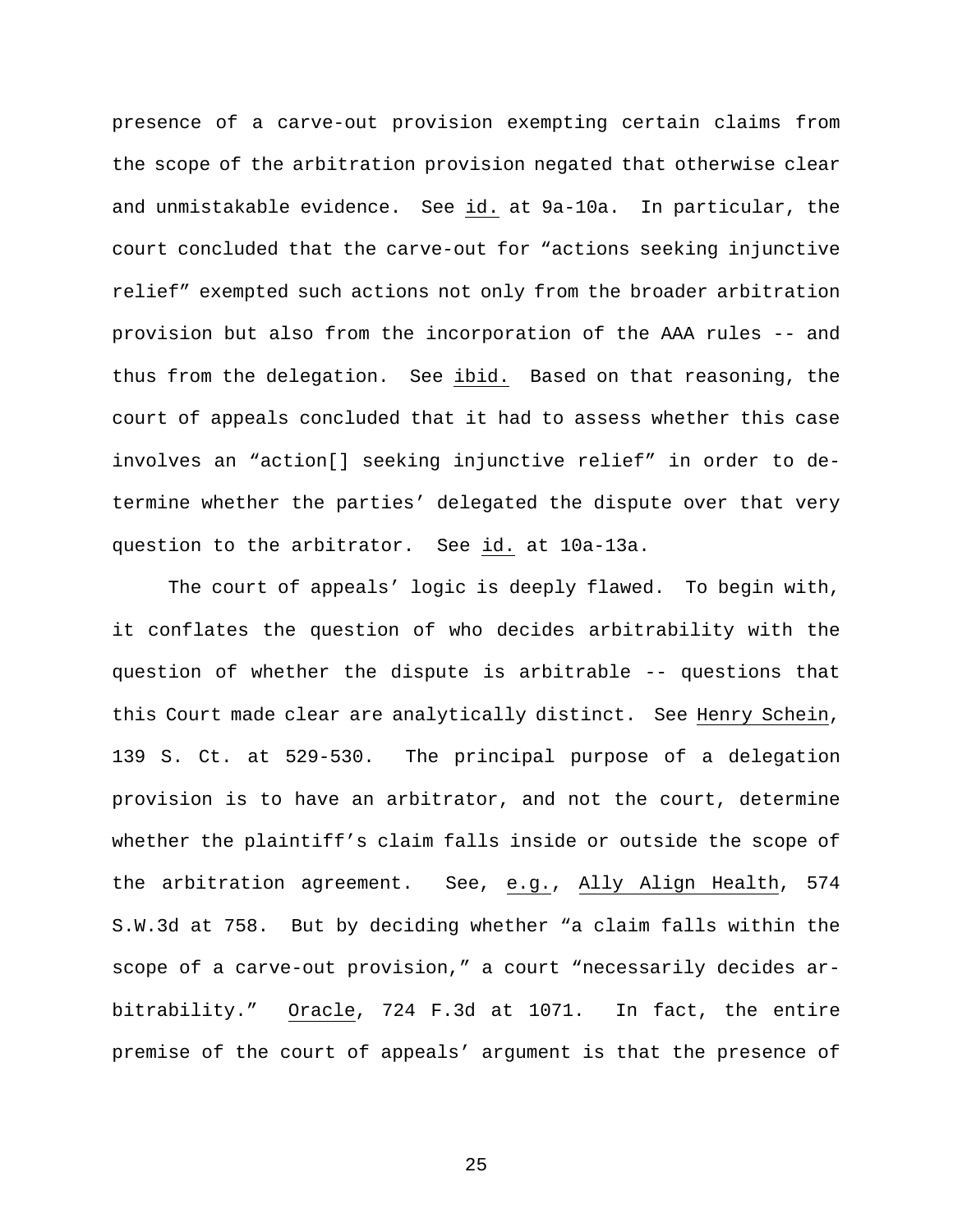a carve-out provision "delays application" of the delegation "until arbitrability is decided." NASDAQ, 770 F.3d at 1032.

That reasoning renders even the clearest and most unmistakable delegation ineffective. No matter how plain the contractual language, a court facing a carve-out provision would need to determine whether the dispute was arbitrable before determining whether to send the question of arbitrability to the arbitrator. Yet once that question is resolved, there would be no role left for the arbitrator with respect to arbitrability. That result defies common sense: the very purpose of a delegation is for the arbitrator, and not the court, to determine whether the claims at issue fall within the scope of the arbitration agreement. Any approach that permits courts to override such a delegation is impossible to square with the Court's command that a court may not decide questions of arbitrability that the parties have agreed to arbitrate. See Henry Schein, 139 S. Ct. at 530.

The court of appeals attempted to cabin its decision to the facts of this case by focusing on the particular "ordering of words" in the delegation provision at issue. App., infra, 9a. But the court of appeals' reasoning would apply no matter where the carve-out provision was placed -- or even to arbitration agreements without carve-out provisions -- as long as the agreement had some limitation on its scope. After all, a party resisting arbi-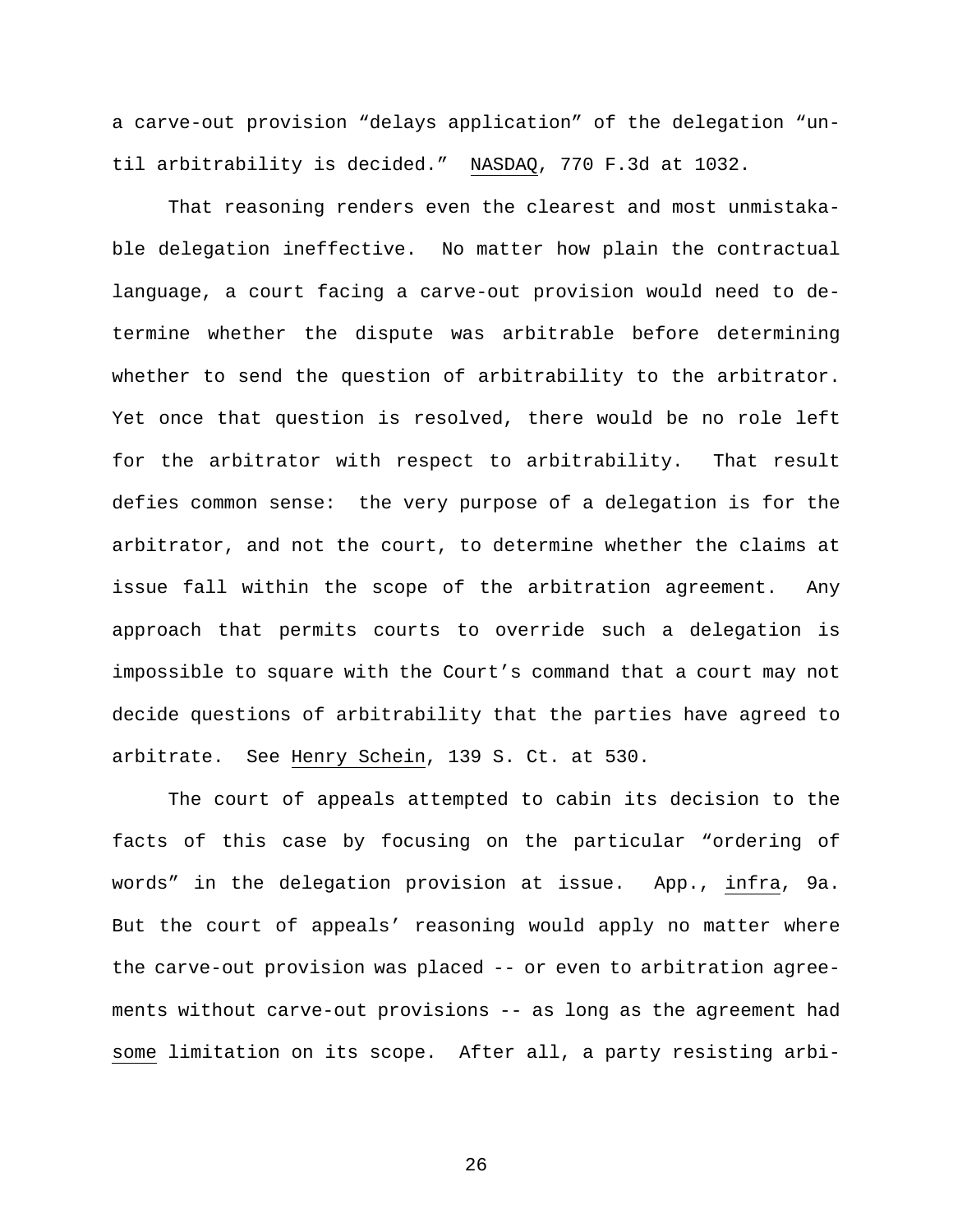tration could always argue that, because certain claims fall outside the scope of the agreement, the delegation does not apply to those claims, and thus questions concerning arbitrability as to those claims have not been delegated to the arbitrator. That reasoning is entirely circular: it would effectively mean that "a court must always resolve questions of arbitrability and that an arbitrator never may do so." Henry Schein, 139 S. Ct. at 530. As this Court noted in its earlier decision in this case, however, "that ship has sailed." Ibid.

Carried to its logical end, the court of appeals' decision would replace the "wholly groundless" exception that this Court rejected with what is effectively an expanded version of that same doctrine. Previously, a court could refuse to delegate questions of scope only if a party's proposed interpretation was near frivolous. But under the court of appeals' view, a court need only disagree with a party's interpretation of the scope of the agreement before refusing to delegate questions of arbitrability. There is no basis in law or logic for that result, especially in light of the "liberal federal policy favoring arbitration agreements" embodied in the Arbitration Act. Moses H. Cone Memorial Hospital v. Mercury Construction Corp., 460 U.S. 1, 24 (1983). The court of appeals' decision was erroneous, and applicant is likely to succeed on the merits should the Court grant review.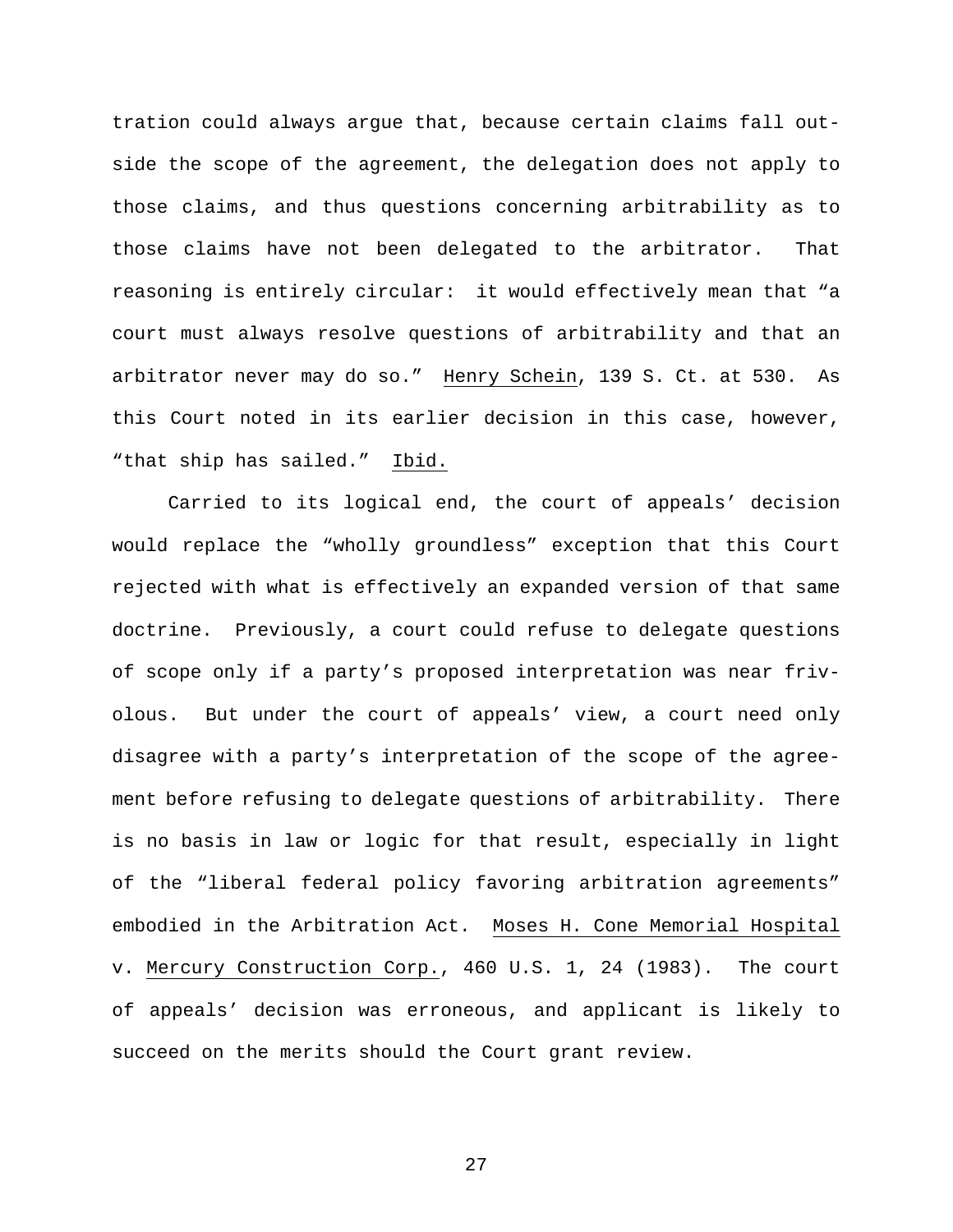### **III. ABSENT A STAY, APPLICANT WILL SUFFER IRREPARABLE HARM**

There can now be no serious dispute that, absent a stay of proceedings in the district court, applicant will suffer irreparable harm. Indeed, the case is in a materially identical procedural posture as it was when the Court granted applicant's earlier request for a stay after the initial ruling by the court of appeals. A trial in this matter is currently scheduled to begin on February 3, 2020. Without a stay, the parties' dispute will likely be litigated on the merits in a federal court before a jury, not resolved before an arbitrator. Applicant will accordingly be denied the right to arbitrate that it has now spent years seeking to vindicate.

Unlike the potential harm to respondent, moreover, the deprivation of applicant's right to arbitration cannot be fully remedied by an order compelling arbitration following an appeal. If the proceedings in the district court are not stayed while applicant seeks review in this Court, applicant will have to undergo a full trial before receiving a definitive ruling on whether applicant was legally obligated to participate in the trial.

The severity of the harm to applicant from being deprived of its right to arbitrate is magnified by the nature of the claims in this case. Respondent alleges that applicant engaged in an anticompetitive conspiracy to harm respondent's business. To support those allegations, respondent requested and received enormous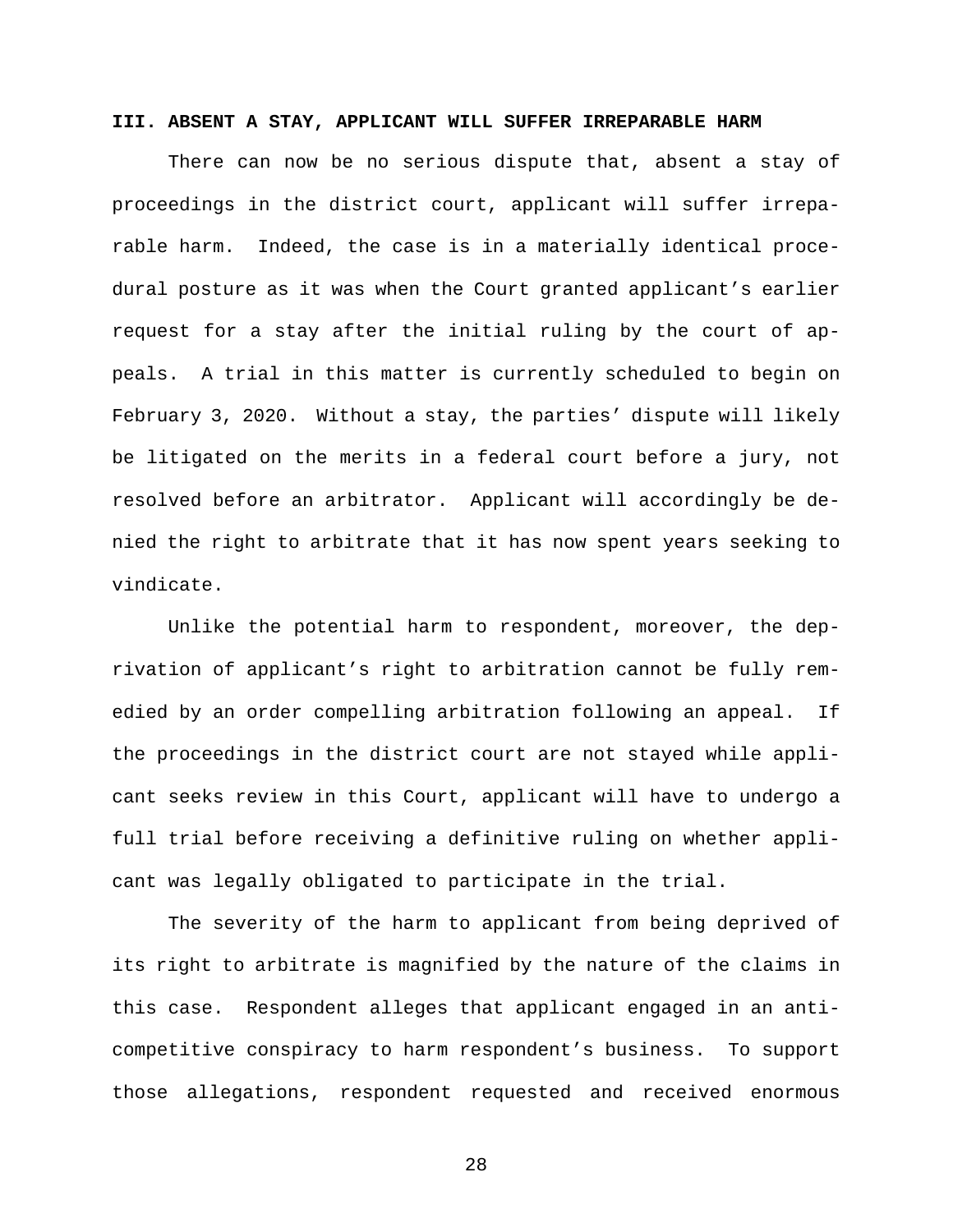amounts of applicant's most sensitive business documents and data, including growth plans, sales projections, potential acquisition targets, selection criteria for distributors, and competitive intelligence. While this case has been pending, those confidential materials have continued to be protected from disclosure by a protective order. But the protection that order will offer during a public trial is necessarily far more limited, making it highly likely that at least some of applicant's most valuable secrets will be exposed. Should the Court then rule in applicant's favor on the merits -- which, as set forth above, is likely -- the confidentiality of applicant's business information will have been destroyed for no reason. That irreparable harm warrants the entry of a stay.

### **IV. THE EQUITIES FAVOR A STAY**

Finally, as was true at the time of applicant's earlier stay request, the equities continue to weigh heavily in favor of a stay of the district court proceedings. Respondent's complaint has now been pending for more than seven years. The slight delay that will occur while this Court considers applicant's petition will not harm respondent, let alone to a degree that exceeds the harm applicant will suffer if a stay is denied. In the event that a trial ultimately takes place, any pretrial preparations respondent has already made should be able to withstand a short postponement.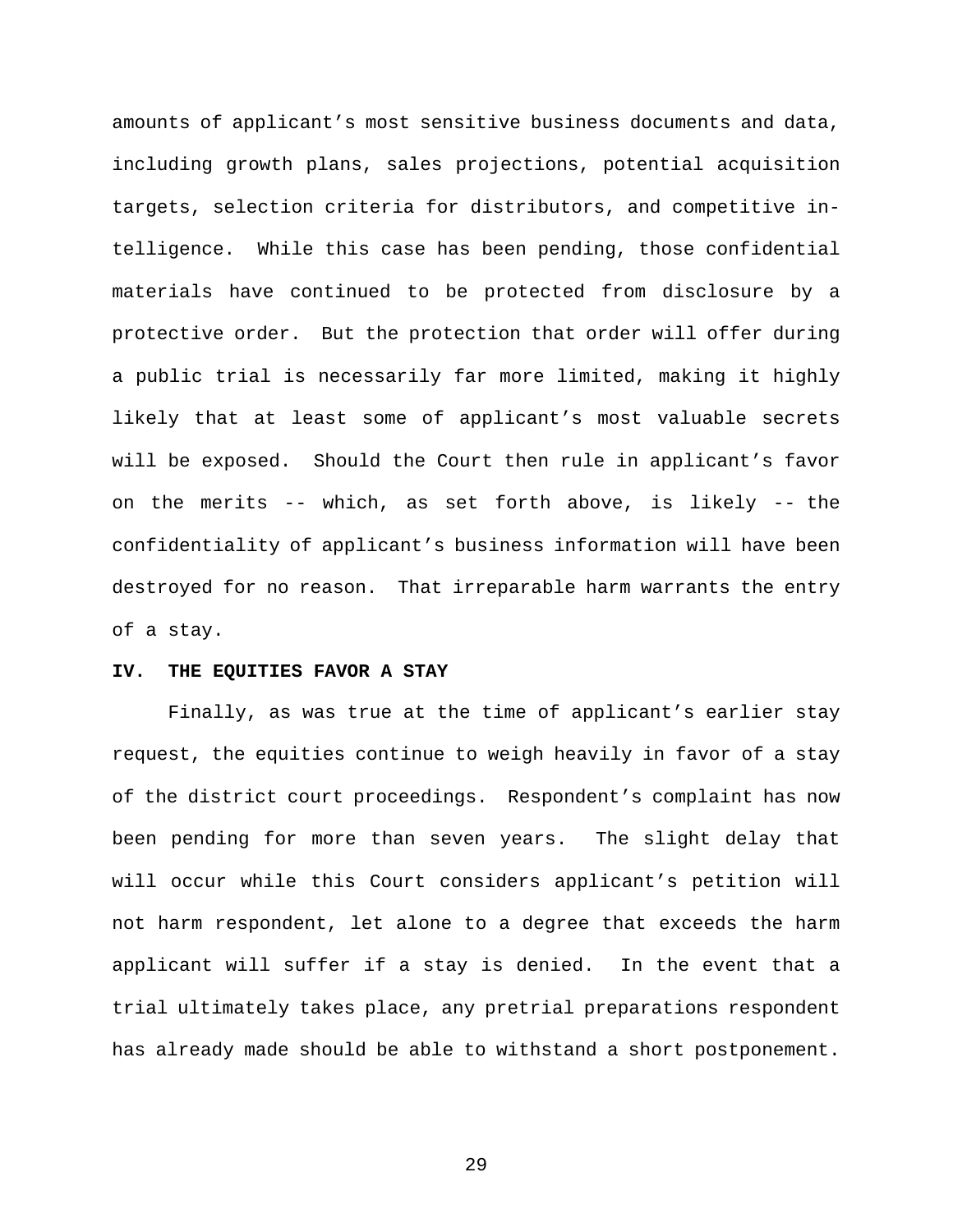Indeed, respondent has effectively confirmed that it faces no prospect of "irreparable" injury in this case, because it has not sought preliminary injunctive relief since it filed its complaint over seven years ago. What is more, the distribution agreements at issue have terminated, further diminishing the possibility of injury to respondent. And any marginal additional harm to respondent can be remedied by an award of damages, the only relief respondent is actively pursuing.

This Court has already issued a stay and then unanimously vacated the judgment of the court of appeals in this case. In light of the court of appeals' continued refusal to compel arbitration and the impending trial in the district court, a stay is amply warranted.